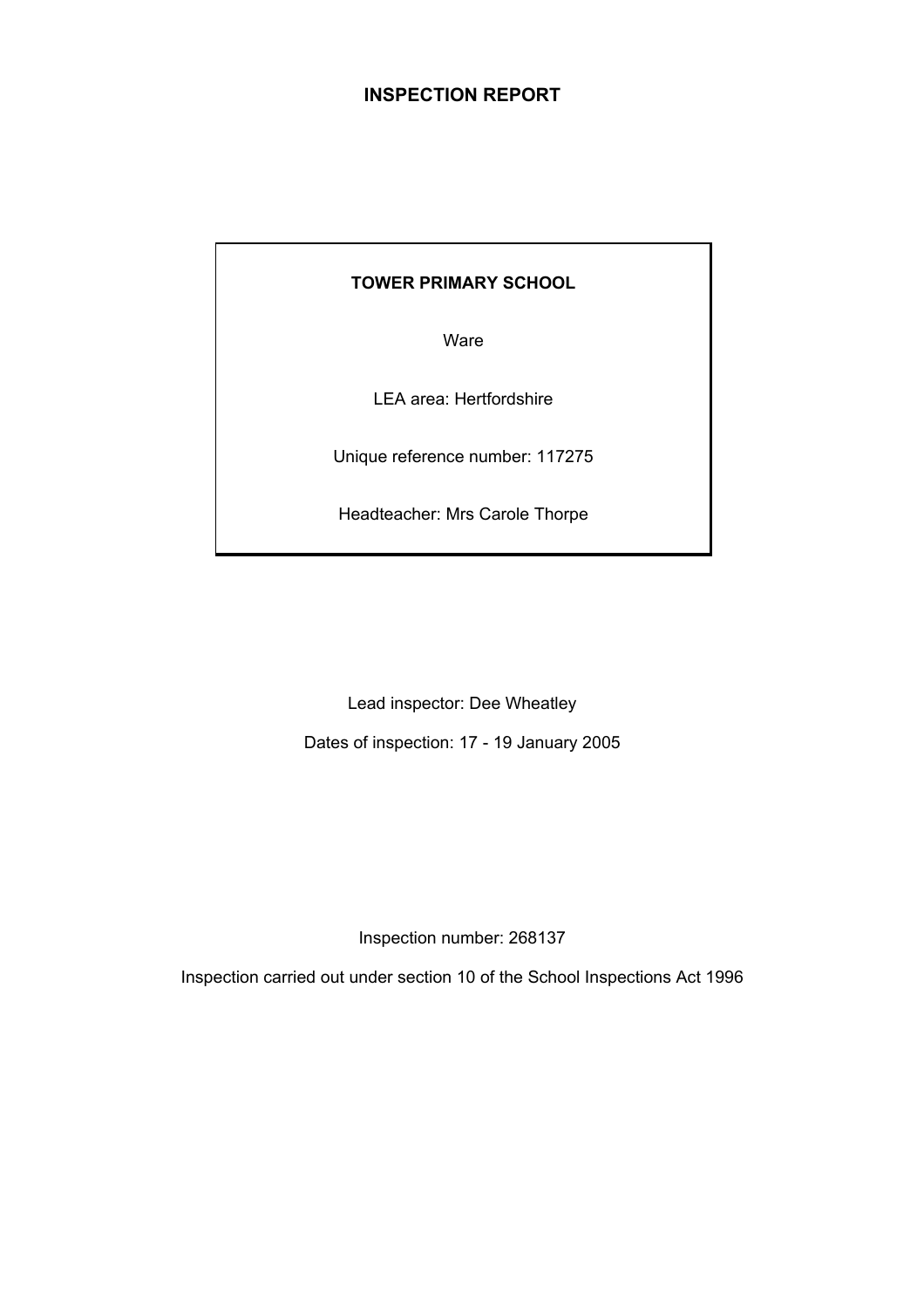#### © Crown copyright 2005

This report may be reproduced in whole or in part for non-commercial educational purposes, provided that all extracts quoted are reproduced verbatim without adaptation and on condition that the source and date thereof are stated.

Further copies of this report are obtainable from the school. Under the School Inspections Act 1996, the school must provide a copy of this report and/or its summary free of charge to certain categories of people. A charge not exceeding the full cost of reproduction may be made for any other copies supplied.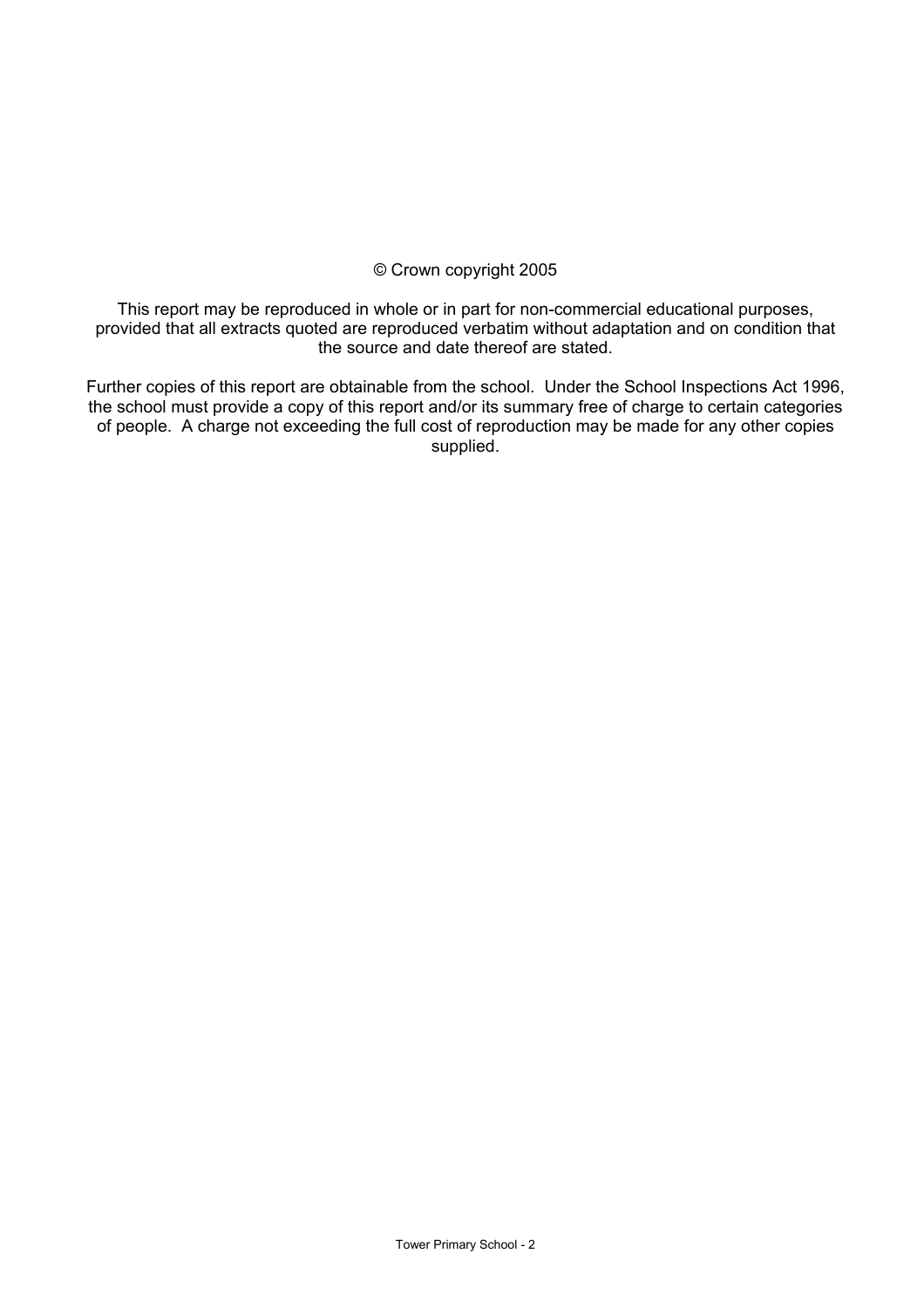## **INFORMATION ABOUT THE SCHOOL**

| Type of school:              | Primary                         |
|------------------------------|---------------------------------|
| School category:             | Community                       |
| Age range of pupils:         | 3 - 11                          |
| Gender of pupils:            | Mixed                           |
| Number on roll:              | 179.5                           |
| School address:              | Tower Road<br>Ware              |
| Postcode:                    | Hertfordshire<br><b>SG127LP</b> |
| Telephone number:            | 01920 411000                    |
| Fax number:                  | 01920 486613                    |
| Appropriate authority:       | Governing body                  |
| Name of chair of governors:  | Mrs Bonnie West                 |
| Date of previous inspection: | 14.06.1999                      |

## **CHARACTERISTICS OF THE SCHOOL**

**Tower Primary School** is situated in the town of Ware in Hertfordshire. It caters for pupils between the ages of three and eleven. With 190 boys and girls on the roll, it is smaller than average in size and the number of pupils has fallen considerably since the previous inspection. The number of pupils leaving the school other than at the usual time of transfer is above average. There is a parttime nursery class. A pre-school group was set up in September 2003 to meet community needs. It operates independently of the school although the board is chaired by the headteacher. It has proved popular and now opens every day in response to demand. All years groups in the school have less than 30 pupils with the exception of Year 4 which has 45. Two classes are taught in mixed age groups. Most pupils are of white UK origin with eleven pupils from other backgrounds, including Bangladeshi and African. Two pupils receive support because they are at an early stage in learning English. The proportion of pupils eligible for free school meals is broadly average. The social and economic circumstances of the pupils are wide ranging but they are below average overall. There are 30 pupils on the register of special educational needs which is broadly average. Nine receive additional support from outside agencies and two of these have statements of special educational need. Three pupils have dyslexia, three have moderate learning difficulties and a further three have, respectively, severe learning difficulty, emotional and behaviour problems and respectively, severe learning difficulty, emotional and behaviour problems and speech/communication impairment. The pupils' attainment on entry to the school is below average with a considerable proportion well below. There have been considerable changes to the teaching staff since the last inspection. In 2003, the school won a national award as one of the 100 most improved schools.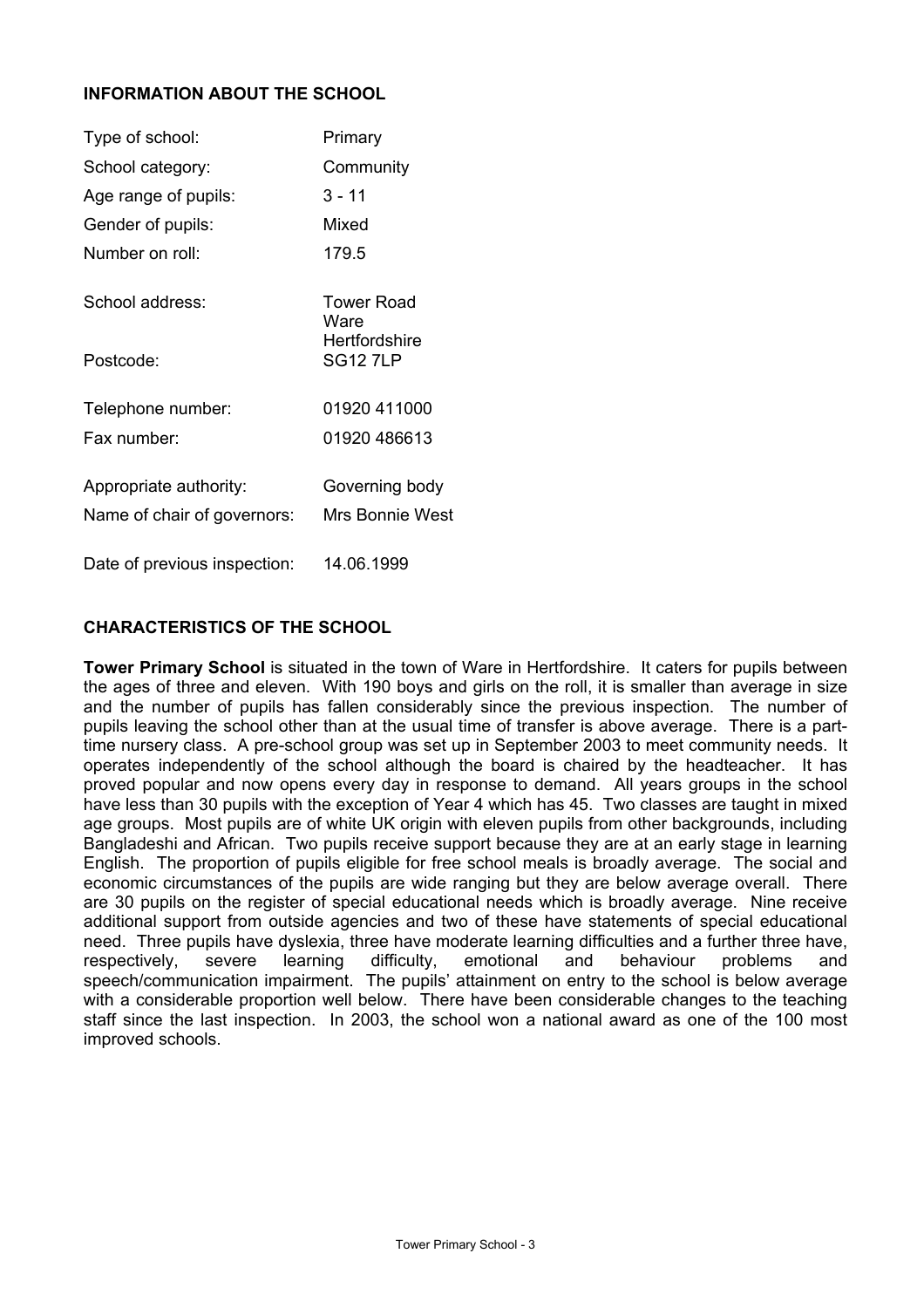# **INFORMATION ABOUT THE INSPECTION TEAM**

| Members of the inspection team |                | <b>Subject responsibilities</b> |                                                   |
|--------------------------------|----------------|---------------------------------|---------------------------------------------------|
| 3538                           | Dee Wheatley   | Lead inspector                  | English                                           |
|                                |                |                                 | Special educational needs                         |
| 9010                           | Gail Ellisdon  | Lay inspector                   |                                                   |
| 20009                          | David Cann     | Team inspector                  | <b>Mathematics</b>                                |
|                                |                |                                 | Design technology                                 |
|                                |                |                                 | French                                            |
|                                |                |                                 | History                                           |
|                                |                |                                 | Geography                                         |
|                                |                |                                 | Information<br>and<br>communication<br>technology |
| 21372                          | Kenneth Hobday | Team inspector                  | Science                                           |
|                                |                |                                 | Art and design                                    |
|                                |                |                                 | <b>Music</b>                                      |
|                                |                |                                 | Physical education                                |
|                                |                |                                 | Religious education                               |
|                                |                |                                 | Foundation stage                                  |

The inspection contractor was:

 Cambridge Education Ltd Demeter House Station Road **Cambridge** CB1 2RS

Any concerns or complaints about the inspection or the report should be made initially to the inspection contractor. The procedures are set out in the leaflet *'Complaining about Ofsted Inspections'*, which is available from Ofsted Publications Centre (telephone 07002 637833) or Ofsted's website (www.ofsted.gov.uk).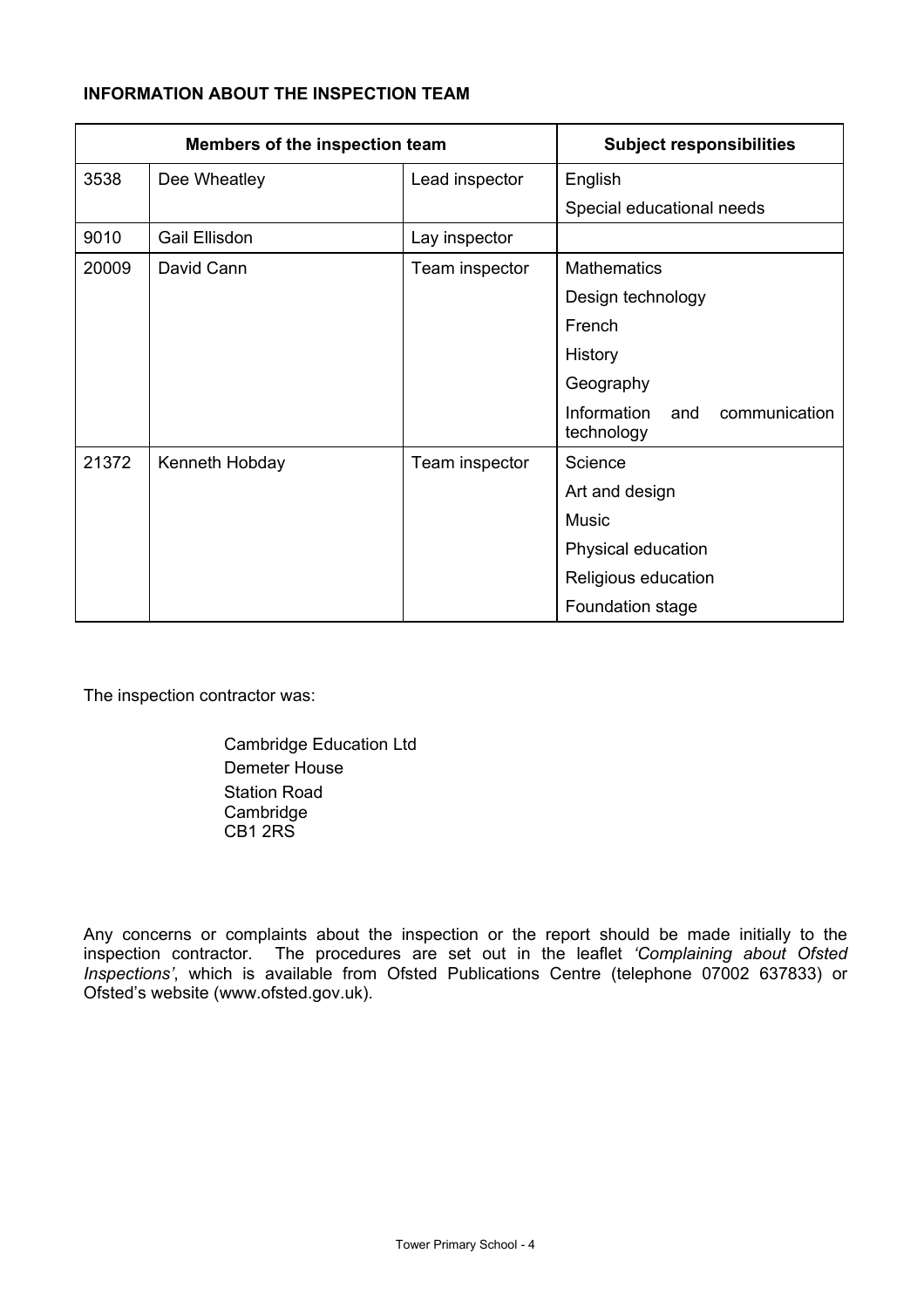## **REPORT CONTENTS**

|                                                                                                                                    | Page |
|------------------------------------------------------------------------------------------------------------------------------------|------|
| <b>PART A: SUMMARY OF THE REPORT</b>                                                                                               | 6    |
| <b>PART B: COMMENTARY ON THE MAIN INSPECTION FINDINGS</b>                                                                          |      |
| <b>STANDARDS ACHIEVED BY PUPILS</b>                                                                                                | 8    |
| Standards achieved in areas of learning, subjects and courses                                                                      |      |
| Pupils' attitudes, values and other personal qualities                                                                             |      |
| <b>QUALITY OF EDUCATION PROVIDED BY THE SCHOOL</b>                                                                                 | 11   |
| Teaching and learning<br>The curriculum<br>Care, guidance and support<br>Partnership with parents, other schools and the community |      |
| <b>LEADERSHIP AND MANAGEMENT</b>                                                                                                   | 16   |
| PART C: THE QUALITY OF EDUCATION IN AREAS OF LEARNING,<br><b>SUBJECTS AND COURSES</b><br>AREAS OF LEARNING IN THE FOUNDATION STAGE | 18   |
|                                                                                                                                    |      |
| <b>SUBJECTS IN KEY STAGES 1 AND 2</b>                                                                                              |      |
| <b>PART D: SUMMARY OF THE MAIN INSPECTION JUDGEMENTS</b>                                                                           | 30   |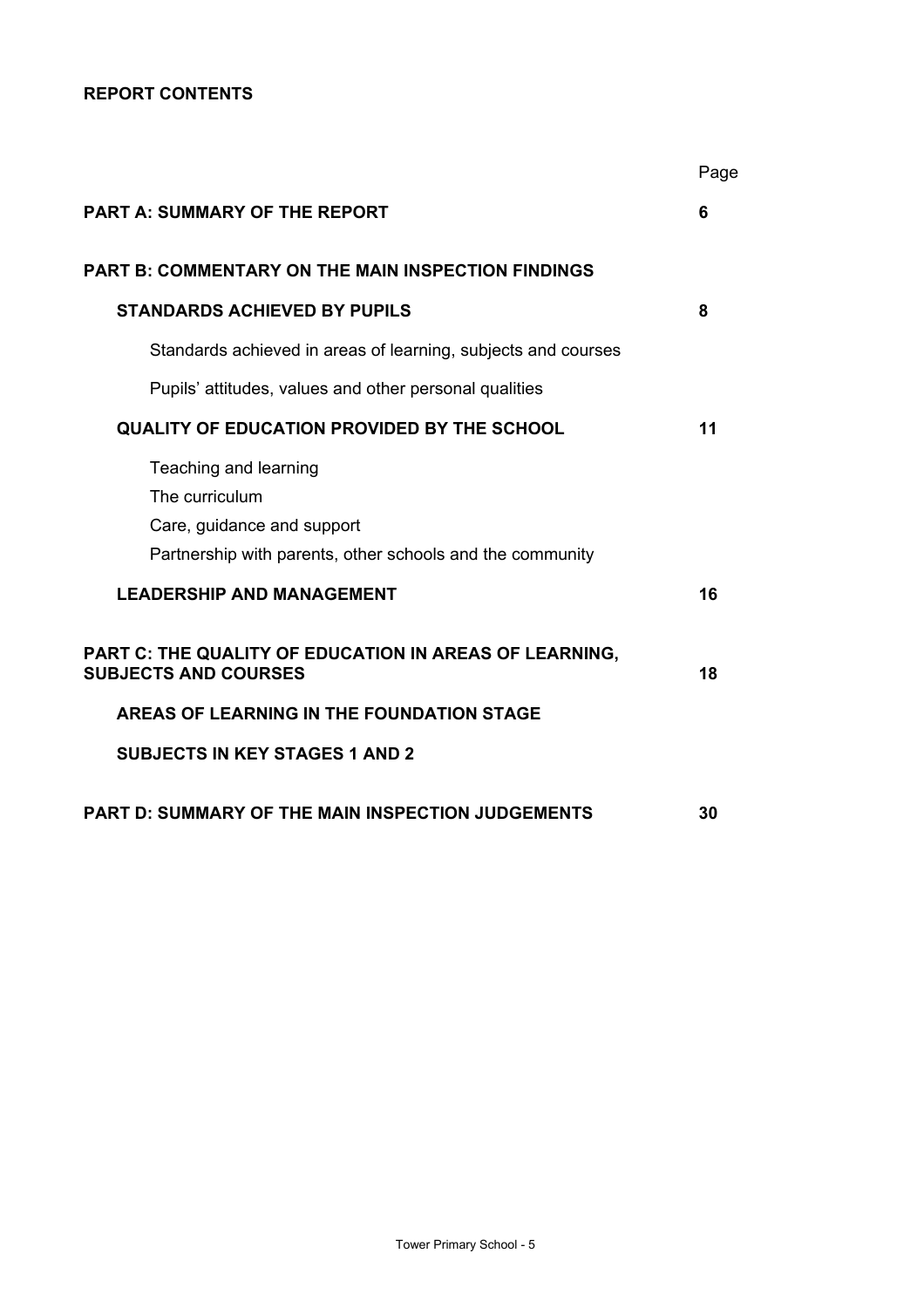# **PART A: SUMMARY OF THE REPORT**

## **OVERALL EVALUATION**

**Tower Primary is an effective school** which has maintained improvements in standards despite the challenges of high staff turnover and a falling roll. It received national recognition as one of the '100 most improved schools' in 2003 and improved its results further in 2004. The teaching is good with new staff being inducted well. The ethos is strong and caring. The school is led and managed well and governors provide effective support. The school provides good value for money.

The school's main strengths and weaknesses are:

- The pupils achieve well in English, mathematics and science by age 11. However, in Years 3 to 6, their standards in information and communication technology (ICT) and religious education are not high enough.
- The provision in the nursery is very good, having significantly improved since the last inspection.
- Pupils with special educational needs achieve well as a result of good planning for their needs.
- The relationships are very good throughout; the pupils behave very well, enjoy school and work hard.
- Teaching is effective and the national guidance for literacy and numeracy is used well to promote learning.
- The limited time given to the teaching and monitoring of some subjects in Years 3 to 6 is having a negative effect on achievement.
- Financial management is strong with very good strategic management of a falling roll.

There has been satisfactory progress overall since the last inspection. Since then, there has been an almost complete changeover of staff, including the headteacher. Whilst the results have dipped in the interim, effective strategies have brought significant improvements in the last two years. Successful action has also been taken to improve the nursery and a play group has been set up to meet parents' needs. The teaching is stronger overall. Weaknesses in subject provision have been addressed but more needs to be done to raise standards in some areas.

| <b>Results in National</b><br>Curriculum tests at the |      | similar schools |      |      |
|-------------------------------------------------------|------|-----------------|------|------|
| end of Year 6,<br>compared with:                      | 2002 | 2003            | 2004 | 2004 |
| English                                               |      |                 |      |      |
| mathematics                                           |      | B               | R    |      |
| science                                               |      |                 |      |      |

## **STANDARDS ACHIEVED**

*Key: A - well above average; B – above average; C – average; D – below average; E – well below average Similar schools are those whose pupils attained similarly at the end of Year 2.* 

**Overall achievement is good**. Pupils' standards are below average on entry to the school and a considerable proportion are well below. In 2004, the Year 6 results were in line with the national average in English and above it in mathematics and science. This was a further improvement on the previous year when the school received national recognition for its results. When compared with schools with similar prior attainment in Year 2, standards are above average in mathematics and science and average in English. In the current Year 6, standards in English and science are average overall and achievement is good. However, fewer pupils are reaching the higher levels in science than last year. In mathematics, standards are slightly above average and pupils are achieving very well. The 2004 national assessments in Year 2 show the school as well below average in reading, writing and mathematics. However, care must be taken in interpreting the data because of the small number of pupils involved. Currently, standards in Year 2 are below average in English and mathematics and the pupils' achievement is satisfactory. In science, the standards are average; achievement is generally good. Achievement in ICT and religious education is unsatisfactory in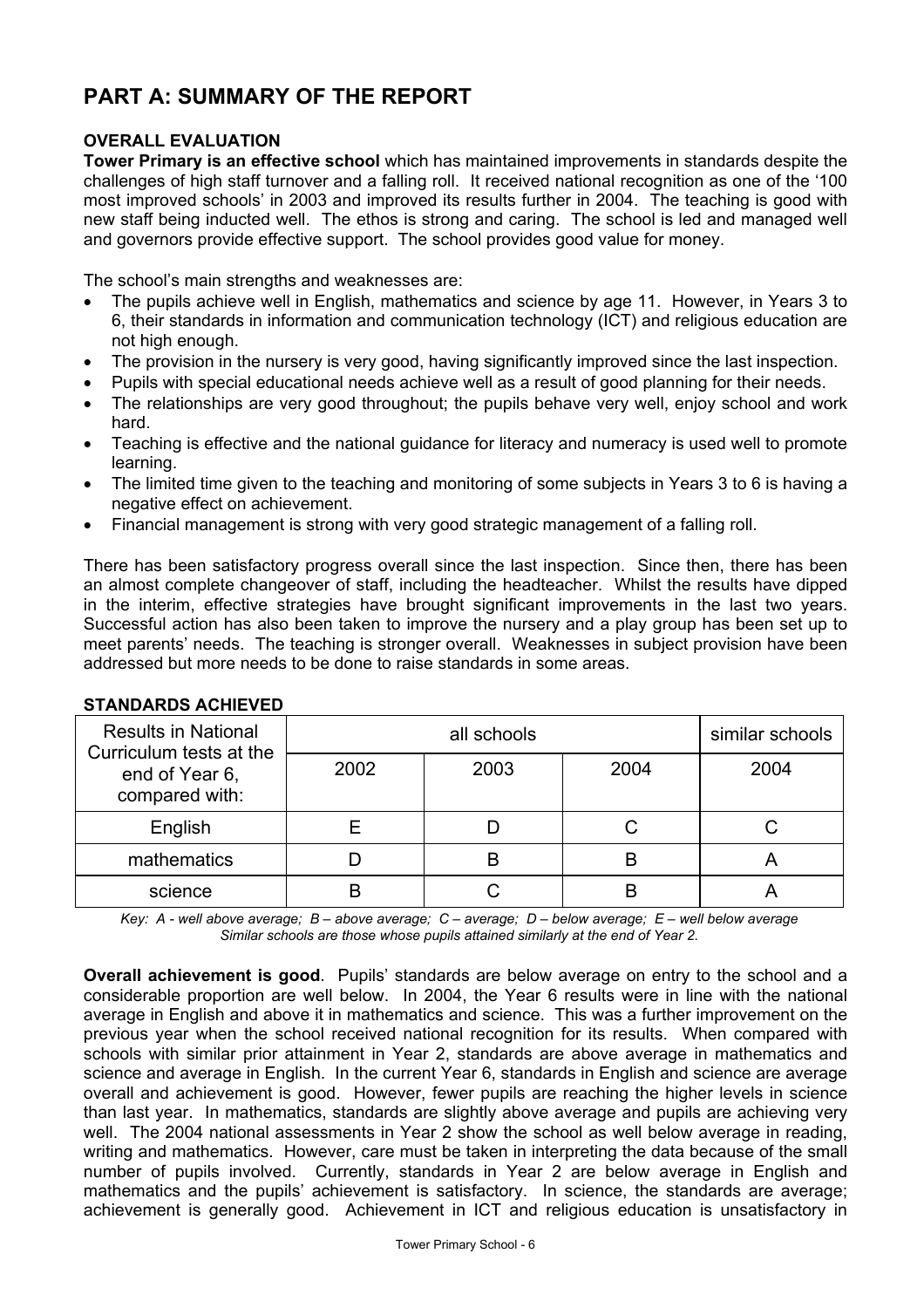Years 3 to 6 although the picture for both subjects is better in Years 1 and 2. Achievement in the nursery and reception is good overall with most children on track to reach the Foundation Stage goals in social and emotional development, and creative and physical development by the end of reception but below average in communication skills and the other areas of learning. Pupils with special educational needs achieve well throughout the school, as do the few pupils who are at an early stage in learning English. A focus on the attainment of boys, who lagged behind the girls in English, has borne fruit in improved standards in both reading and writing although more needs to be done to achieve the higher levels in writing.

**Pupils' personal qualities, including their spiritual, moral, social and cultural development, are good.** They have very positive attitudes, work hard and enjoy school. Behaviour is very good and there have been no exclusions. Attendance and punctuality are satisfactory.

#### **QUALITY OF EDUCATION**

#### **The quality of education is good overall**.

**Teaching quality is good.** It is very good in the nursery. Effective teaching in the core subjects of English, mathematics and science is promoting good progress. Teachers plan work well, using the national guidance for literacy and numeracy. They track pupils' progress thoroughly, targeting weaknesses in the learning of individuals and groups. Lesson objectives are regularly shared with pupils and a range of activities build well on their previous learning. Very good relationships are evident throughout with pupils very keen to reach teachers' expectations. The pupils concentrate very well but in some speaking and listening sessions they could be encouraged to speak at greater length in response to questions. In the nursery and reception classes the children enjoy a good variety of experiences which provide for their all-round development. Teaching assistants provide good support for pupils with special educational needs. The curriculum is broad and balanced in the Foundation Stage and Years 1 and 2. However, not enough time is spent on some subjects in Years 3 to 6 which impacts on the learning, in ICT and religious education particularly. The curriculum is enriched by a good range of extra-curricular activities. Pupils are well cared for and supported and receive satisfactory guidance on how to improve their work. Links with parents and the community are good.

## **LEADERSHIP AND MANAGEMENT**

#### **Leadership and management are good.**

The headteacher provides good leadership for the school. In a time of considerable staff turnover, she has sustained the focus on improving standards in the core subjects and the provision for the youngest children. Effective monitoring has led to improvements in English, mathematics and science but the monitoring of other subjects has been reduced, because of staff changes, with negative effects in some cases. Financial management is strong. The headteacher, with the good support of the governors, has produced a very good strategic plan to manage a declining roll. The governors are very committed to the school and are effective in influencing its development. They ensure that statutory requirements are fulfilled and visit the school regularly, to meet staff and participate in activities.

## **PARENTS' AND PUPILS' VIEWS OF THE SCHOOL**

The parents have positive views of most aspects of the school. They feel that their children are expected to work hard, are happy and making progress at school. Parents also feel they are kept well informed about how their children are getting on. A few parents feel they are not always listened to by the school. Inspectors found the school has gone further than many in providing opportunities for parents to air their views, in particular by the provision of a parents' focus group which enables the parents to have input to school decision-making. The pupils value the school highly, they find other pupils friendly and feel that they work hard.

#### **IMPROVEMENTS NEEDED**

The most important things the school should do to improve are:

- Improve standards in ICT and religious education in Years 3 to 6.
- Ensure there is adequate teaching time for all subjects in Years 3 to 6 to enable them to be taught in depth, and monitor the impact on standards.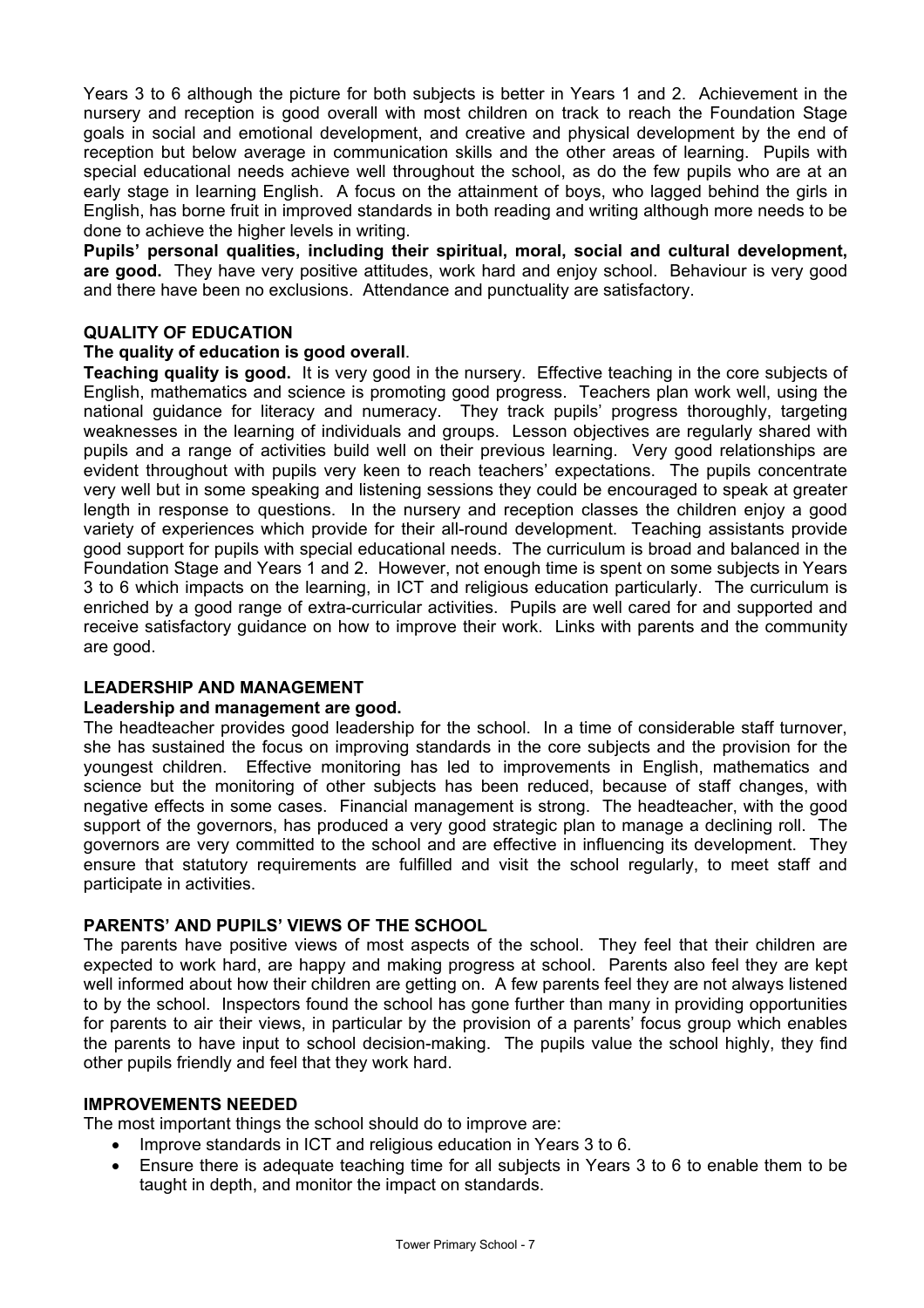In addition:

• Continue the focus on improving the standards in writing, in particular at the higher levels.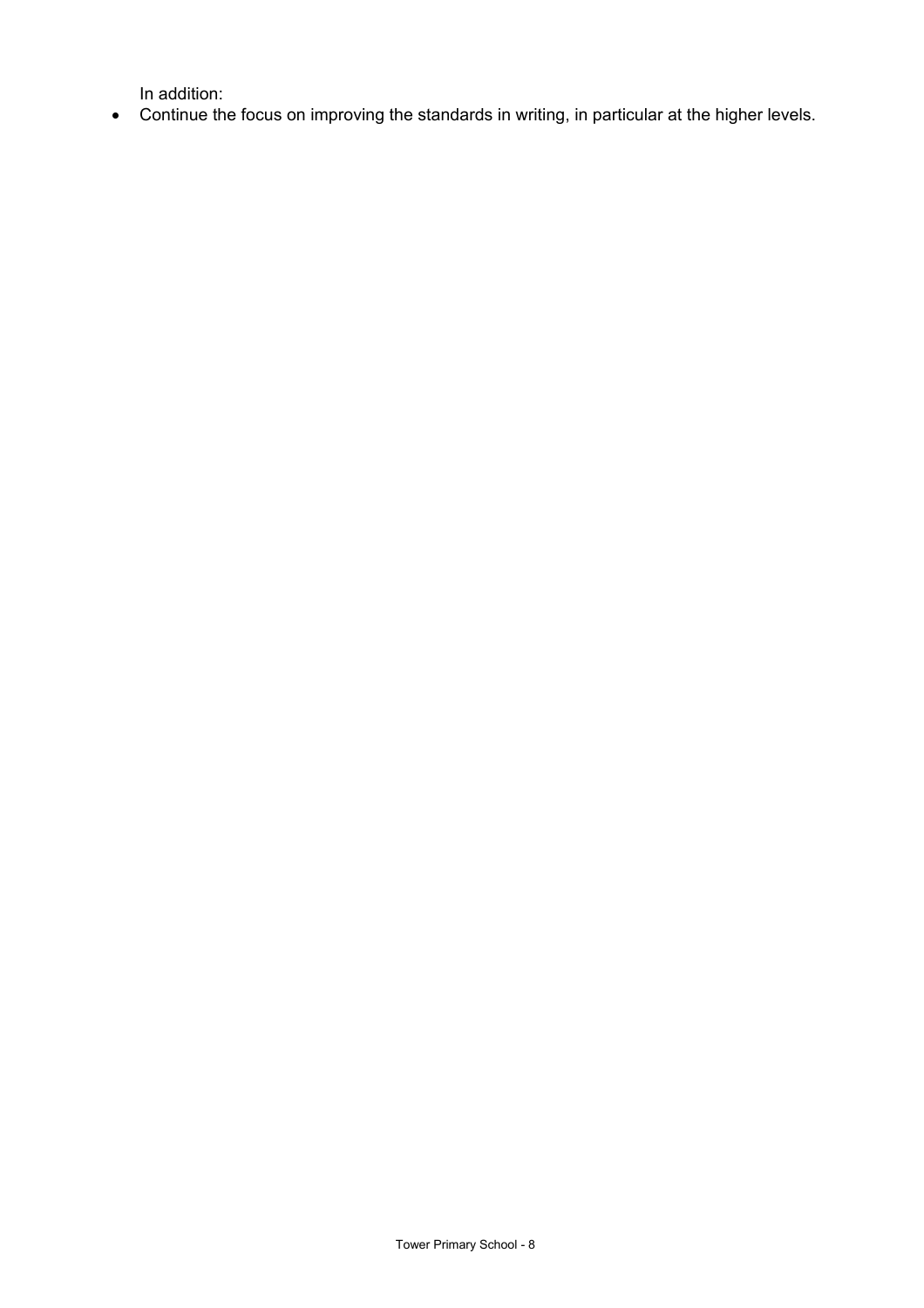# **PART B: COMMENTARY ON THE INSPECTION FINDINGS**

# **STANDARDS ACHIEVED BY PUPILS**

#### **Standards achieved in areas of learning, subjects and courses**

Achievement is good overall. Children enter the nursery with below average levels of attainment; some are well below in their communication and social and emotional development, and the majority make good progress. In Years 1 and 2, standards are below average overall and pupils make satisfactory progress. In Years 3 to 6, standards improve to broadly average and achievement is good.

#### **Main strengths and weaknesses**

- In Year 6, achievement is good in English and science; in mathematics it is very good.
- Effective use is made of national guidance to improve standards in literacy and numeracy.
- Pupils are not achieving as well as they could in ICT and religious education in Years 3 to 6.
- Pupils with special educational needs make good progress.

#### **Commentary**

1. The school's standards show an improving trend. In 2004, the results in the Year 6 national tests were average in English and above average in mathematics and science. When compared to schools with similar prior attainment in Year 2, the pupils' achievement was in line with the expectation in English and well above it in mathematics and science where there was a significant proportion of higher levels (5 and above). The results in all three subjects improved on those for 2003 which itself had shown significant improvement on the previous year. The school received recognition from the Minister for School Standards as one of the '100 most improved schools' nationally in 2003. The school had ambitious targets for 2004; it exceeded significantly that for the higher levels in mathematics but not that for the nationally expected level (4) and did not reach either target in English.

| Standards in: | School results | National results |
|---------------|----------------|------------------|
| English       | 27.0(25.8)     | 26.8 (26.8)      |
| mathematics   | 28.4 (27.8)    | 26.8 (26.7)      |
| science       | 29.8 (28.7)    | 28.6 (28.3)      |

#### *Standards in national tests at the end of Year 6 – average point scores in 2004*

*There were 34 pupils in the year group. Figures in brackets are for the previous year* 

2. In a time of significant change to the teaching staff, the school has concentrated on maintaining the improvements in the core subjects and the provision for the youngest children. This it has largely succeeded in doing. The inspection found overall standards in Year 6 to be average or better with good achievement by most pupils. Standards in English and science are broadly average and achievement is good, whilst in mathematics the standards are above average and achievement is very good. Good use of national subject guidance has improved pupils' grasp of number and their literacy skills. There has been significant improvement in boys' results in English over the last two years as a result of concerted action, although more remains to be done to achieve the higher levels in writing. Achievement is unsatisfactory in ICT, religious education and art and design where standards are below the expectation. Although provision in ICT has improved since the last inspection, pupils have insufficient opportunities to apply their learning and their skills are underdeveloped as a result. In religious education, there are weaknesses in the coverage of the agreed syllabus which affect standards. Although the inspection did not focus on art and design, scrutiny of pupils' work indicated below average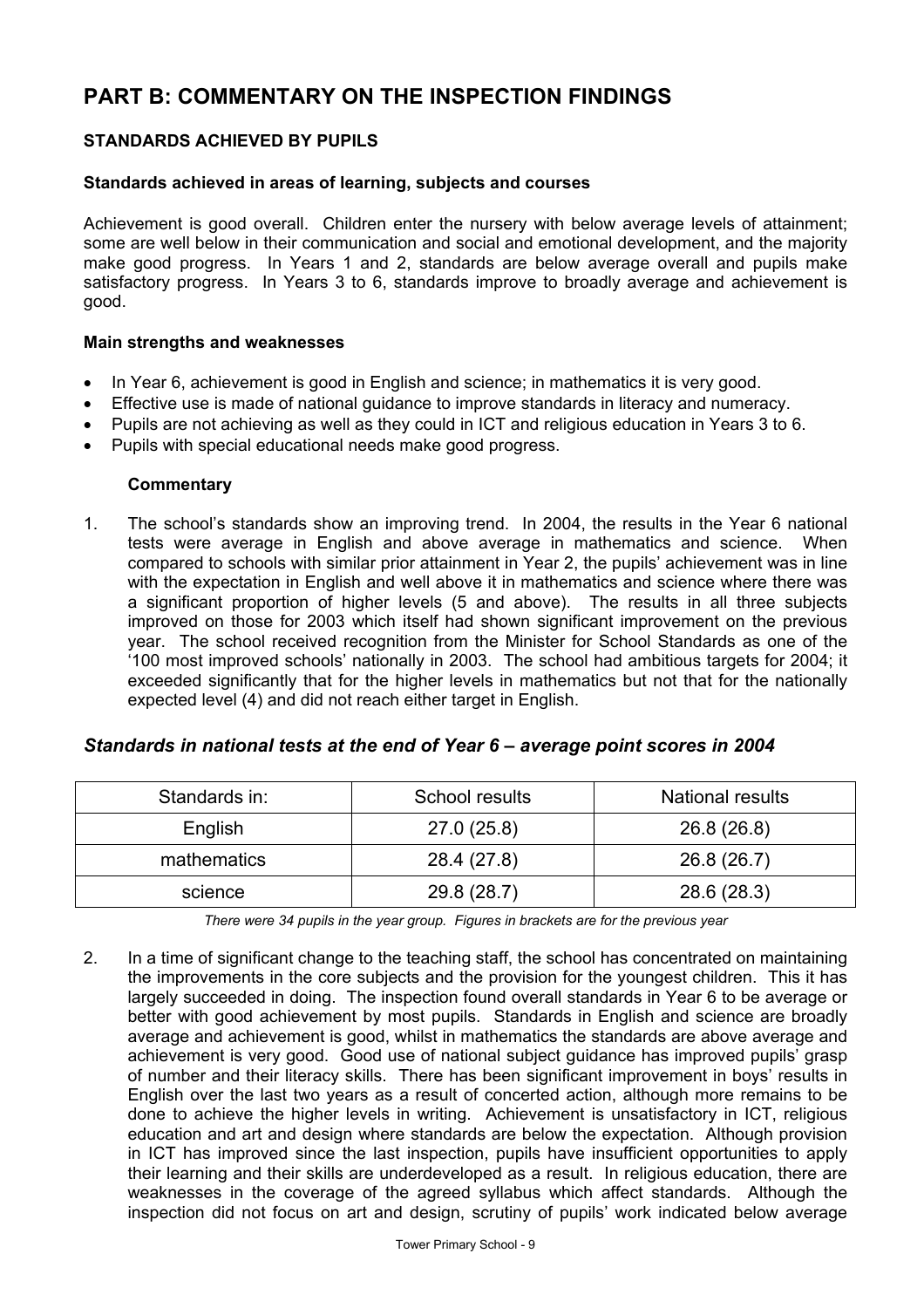standards and unsatisfactory achievement. The monitoring of these subjects by co-ordinators has been rather 'broad brush' and has not addressed the weaknesses. However, the provision is better in Years 1 and 2 (see below).

- 3. In 2004, the school took part in a national pilot, with other schools in the LEA, to carry out teacher assessments (rather than tests) in Year 2. The published results were well below average. However, care must be taken in interpreting the data because of the small number of pupils involved and the fact that five average (and higher) attaining pupils left the school during Year 2 had significant impact on the figures. The school exceeded its targets for the nationally expected level (2) in reading and writing in 2004. It did not reach its target for the higher level in English nor either target in mathematics.
- 4. The inspection found standards in Year 2 to be below average in English and mathematics and the achievement of pupils to be satisfactory. In science, the standards are average and achievement is generally good. Strategies to improve boys' reading and writing are bearing fruit in improved standards although more needs to be done to achieve the higher levels (3 and above) in writing. In mathematics, pupils are acquiring good number skills. In Years 1 and 2, pupils achieve the standards expected nationally in ICT and achieve well although there are sufficient opportunities to apply their skills in subjects across the curriculum. In other subjects, including religious education, standards are in line with national expectations and achievement is satisfactory.

| Standards in: | School results | National results |
|---------------|----------------|------------------|
| reading       | 14.6 (14.0)    | 15.7(15.8)       |
| writing       | 13.1(13.7)     | 14.6 (14.6)      |
| mathematics   | 14.6(16.1)     | 16.2(16.3)       |

## *Standards in national tests at the end of Year 2 – average point scores in 2004*

*There were 24 pupils in the year group. Figures in brackets are for the previous year* 

- 5. Very effective teamwork by teachers and teaching assistants ensures good attention to pupils with special educational needs. They make good progress throughout the school as a result. Effective use is made of literacy programmes to target and address weaknesses in basic skills. The few minority ethnic pupils who are at an early stage in learning English have additional support which is very effective in developing their confidence and skill. One boy who arrived at school not speaking at all is now settled well into his class, gaining rapid confidence in speaking and interacting with children and adults.
- 6. Thorough tracking of progress in English and mathematics, which is done on a class by class basis, is making a considerable difference to progress. This is because pupils' individual targets are regularly reviewed, with weaknesses in learning being addressed by the teachers in their planning. However, the pupils are not as confident in speaking of their levels and targets in Years 3 to 6 as they should be and need more guidance on how to improve their work.

# **Pupils' attitudes, values and other personal qualities**

Pupils' attitudes and behaviour are very good. Their spiritual, moral, social and cultural development is good. Punctuality and attendance are satisfactory.

## **Main strengths and weaknesses**

- The pupils are keen to learn and take a pride in their school.
- Pupils understand and respect the standards of behaviour expected of them.
- There are very good relationships and pupils respect each other.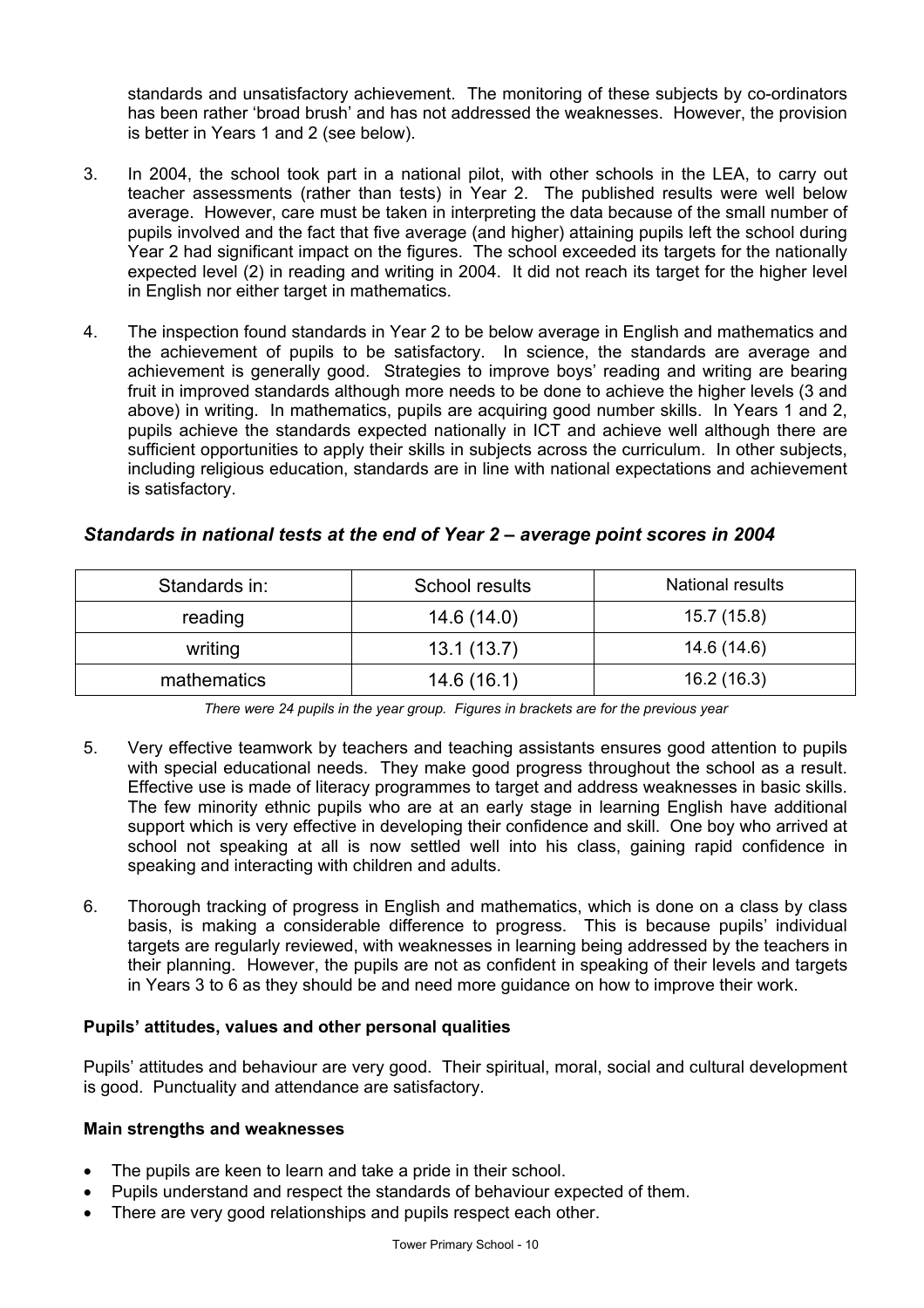- The pupils' personal development is good. **Commentary**
- 7. The high standards noted at the last inspection have been successfully maintained. The pupils like school and they speak positively about their teachers and friends. Relationships between pupils and pupils and staff are very good and many pupils consider this a strength of the school. Pupils work hard in lessons and are keen to take part in extra-curricular activities. At the Foundation Stage, children enter the nursery with below average social and emotional development. They achieve well and reach average standards by the end of reception.In the rest of the school, pupils behave very well both in class and at break times. The majority concentrate for sustained periods and are happy to work co-operatively and effectively in shared activities.
- 8. The school is very good at promoting pupils' mutual respect and concern for others. Assemblies and class discussions successfully develop the pupils' awareness of spiritual, social and moral issues. The pupils readily accept differences and help each other to be involved in the community. Where minor incidents of friction occur between pupils these are quickly and effectively addressed and pupils and parents consider that the school has a happy and harmonious environment. Pupils can distinguish clearly between right and wrong, and they are encouraged to think through the consequences of their actions. Very good weekly celebrations of pupils' achievements are conducted in an informal and encouraging manner to which pupils respond well.
- 9. The school is effective in helping the pupils understand their role in the community. A well planned personal, social, and health education (PSHE) programme develops the pupils' awareness of themselves as growing and developing young people and helps them see the importance of caring for others and the community. The pupils are keen to take on responsibilities as house captains or in other ways and the class councils are having a positive impact on developing their awareness of how they can contribute to school life. Pupils with special educational needs and those with English as an additional language develop confident attitudes to school. There are a significant number of pupils with behavioural difficulties who are well supported and as a result improve their attitudes and self-esteem. Older pupils enjoy looking after younger pupils when they have the chance and introduce them to playground games as well as helping them with reading on occasions. Pupils take great pleasure in entertaining elderly visitors and show initiative in raising funds for charity.
- 10. There are many good opportunities for pupils to learn about their own and other cultural traditions through class work, assemblies, visits and visitors and the good range of extracurricular activities.
- 11. Attendance and punctuality are satisfactory apart from a few families who have more frequent absences. Overall attendance has improved since the previous inspection and in most years is around the national average. The school uses a sound range of strategies for monitoring attendance though not all are consistently applied.

# *Attendance in the latest complete reporting year (%)*

| Authorised absence |     | Unauthorised absence |     |
|--------------------|-----|----------------------|-----|
| School data        | 5.8 | School data          |     |
| National data      |     | National data        | 0.4 |

*The table gives the percentage of half days (sessions) missed through absence for the latest complete reporting year.*

## **Exclusions**

There were no exclusions in the last year.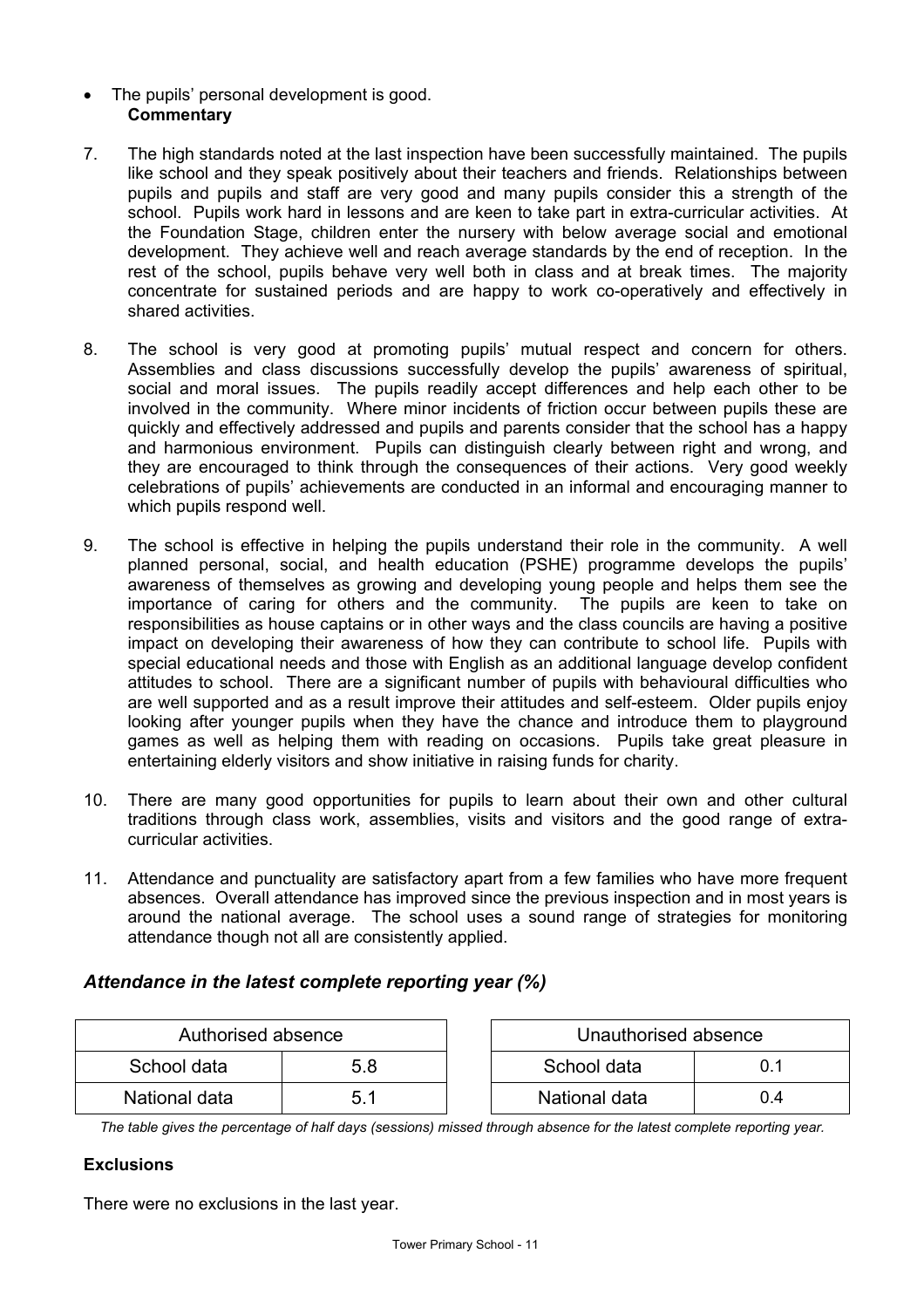## **QUALITY OF EDUCATION PROVIDED BY THE SCHOOL**

The quality of education is good overall. Teaching and learning are good throughout the school and very good in the nursery. The curriculum is broad and well balanced in the Foundations Stage and Years 1 and 2. However, in Years 3 to 6, insufficient time is spent on some subjects so that they are not taught in enough depth. A good range of extra-curricular activities enriches the provision. Pupils are well cared for and satisfactory account is taken of their views. Partnerships with parents and the community are good.

## **Teaching and learning**

Teaching and learning are good. Assessment is used effectively to promote learning in most subjects.

## **Main strengths and weaknesses**

- The teaching and learning in the core subjects of English, mathematics and science are good. In the nursery, the teaching is very good.
- Very good quality individual education plans (IEPs) and effective support of teaching assistants contribute significantly to the learning of pupils with special educational needs.
- Strong class management and well planned lessons engage interest and develop pupils' understanding throughout the school.
- The pupils concentrate very well and are keen to learn.
- Features of the few unsatisfactory lessons observed were weaker class management and under-resourced learning activities.

## **Commentary**

- 12. Teaching and learning are good overall and sometimes very good throughout the school. The three unsatisfactory lessons seen were in Years 3 to 6.
- 13. Teachers have good subject knowledge which enables them to structure lessons well to sustain interest and pace. Lesson objectives are regularly shared with pupils and a good range of activities enables them to build well on their previous. Very good relationships are evident throughout the school, with pupils very keen to reach their teachers' high expectations. The pupils are taught from an early age to listen and concentrate and they enjoy reading and speaking and listening sessions. However, they could be encouraged more systematically to extend their responses to questions, explaining their thinking at greater length in order to develop their verbal skills. At present, whilst the pupils are keen to respond, in some lessons they tend to give short, underdeveloped answers to questions. Reading has a high profile in the school with pupils enjoying a good range of fiction and non-fiction texts, including books that appeal to particular groups, such as boys, and books with a multi-cultural viewpoint. Teachers have strong class management skills, by and large, and behaviour is very good. Only occasionally, where a teacher is new to the school and has yet to establish class routines and expectations, does pupils' application slip. The teachers and teaching assistants (TAs) work very effectively together. The skills and understanding of TAs have been developed well and they make a significant contribution to learning in partnership with the teachers. They provide good support for pupils with special educational needs and those who are at an early stage in learning English. Regular appropriate homework is provided from a young age where the emphasis is on reading with parents and spelling games.

# *Summary of teaching observed during the inspection in 39 lessons*

| Excellent | Very good | Good | Satisfactorv | Unsatisfactory | Poor | Very Poor |
|-----------|-----------|------|--------------|----------------|------|-----------|
|-----------|-----------|------|--------------|----------------|------|-----------|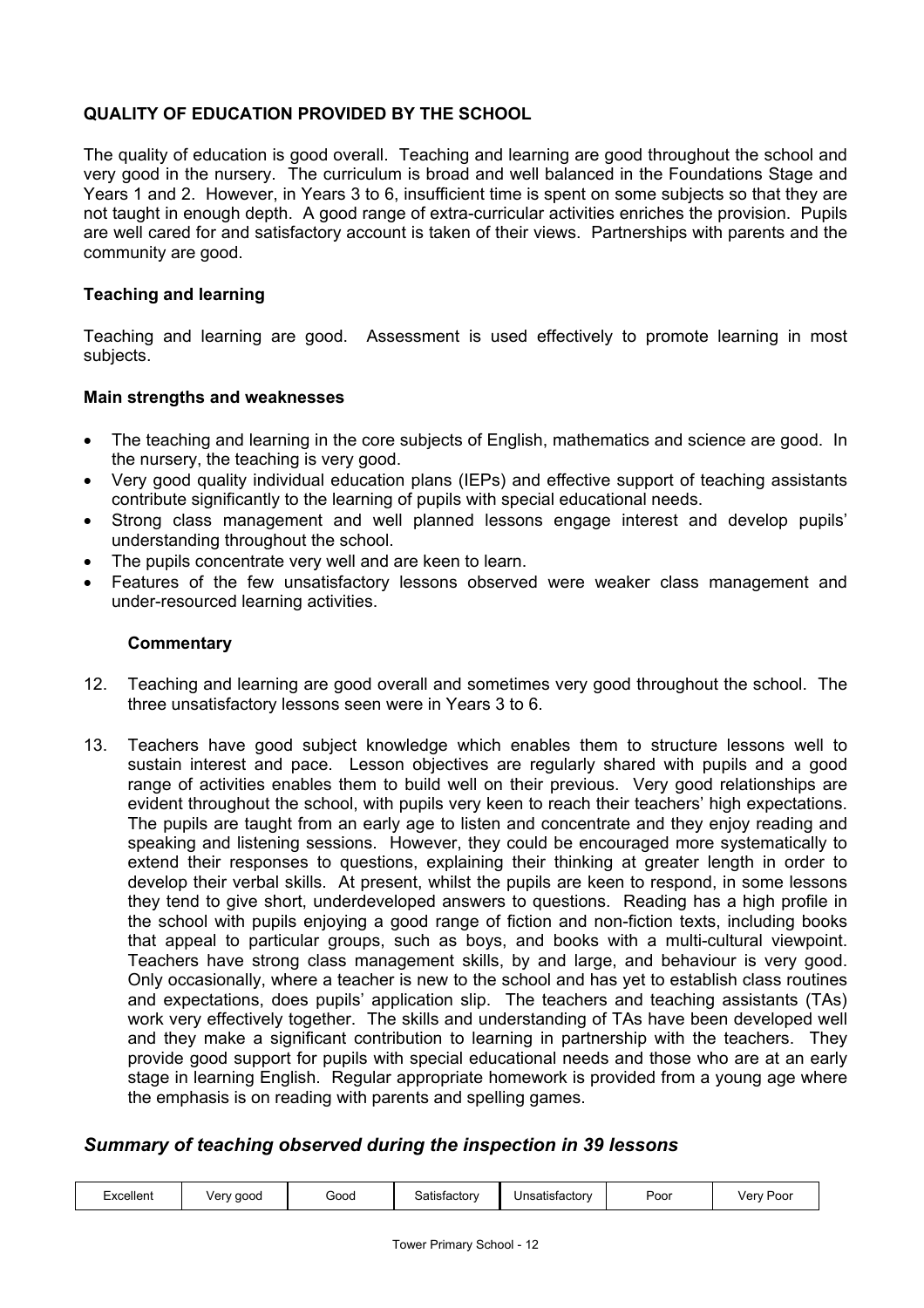|--|

*The table gives the number of lessons observed in each of the seven categories used to make judgements about lessons; figures in brackets show percentages where 30 or more lessons are seen.* 

- 14. The teaching in English, mathematics and science is good. Effective use has been made of the national guidance to improve literacy and numeracy skills throughout the school. In mathematics, pupils respond energetically to lively mental arithmetic sessions. In science, the demanding tasks and skilled questioning stimulate interest and enquiry. In ICT, and religious education, the teaching in Years 1 and 2 is good but there are shortcomings in the teaching in Years 3 to 6. The development of pupils' skills and understanding is not monitored sufficiently in either case with the result that learning is limited. Since the teaching in other subjects was sampled, it is not possible to make a judgement of overall quality in all cases. However, the evidence indicates that in design and technology the teaching is well planned and effective and in geography, the teaching has improved since the last inspection.
- 15. The teaching of the youngest children is very good. The nursery provision is much improved on that found at the last inspection and meets the children's needs in all the areas of learning. Throughout the nursery and reception classes, the children settle quickly and enjoy the variety of activities and experiences provided. They are effectively taught the daily routines, how to collaborate with other children and adults and to begin to take responsibility for their actions. There is good use of role-play to develop language skills and the children's understanding of the world. Imaginative practical activities are used to develop number skills and there is good daily teaching of phonics and early reading skills. The effective teaching is leading to good progress, although slightly slower in the reception class where a new young teacher is still establishing routines and expectations. The addition of the nursery nurse, who spends time in the reception class in the afternoons, adds considerably to the quality of learning in both classes.
- 16. Good assessment and regular tracking of progress improve the learning, particularly in English and mathematic because teachers use the information well to target the needs of individuals and groups. However, the pupils in Years 3 to 6 are not as aware of their targets or what they need to do to improve their work as they should be. By contrast, the younger pupils in Year 2 are clear about their targets and what they are working to improve. The marking of work in English is careful and thorough, providing good personal response to pupils as well as advice on how to improve. Assessment processes are in place for ICT and religious education but are not used effectively to monitor standards. The assessment of pupils with special educational needs is good. A very good process, involving class teachers, has been developed for the writing and regular review of individual education plans. The plans are set out in such a way that they are accessible and easy to read. Both parents and pupils contribute to them and they are reviewed on a regular basis. The targets are well linked to the teachers' planning for literacy and numeracy, and show where teaching assistant support will be provided. Overall, they make a considerable contribution to the learning of pupils with special needs.
- 17. Where the teaching is occasionally unsatisfactory, it is because of weak class management (where the teacher is new to the school and still establishing expectations with pupils) and activities which are not well planned or resourced to meet pupils' needs. For example, in a religious education lesson, new terminology related to the Sikh religion confused pupils, who were required to produce work on it without adequate resources. However, even in this situation, most pupils worked hard to try to achieve the challenging task.

# **The curriculum**

The curriculum is good overall although there are some shortcomings in that for Years 3 to 6. It is enriched by a good range of additional activities. Accommodation and resources are good overall.

# **Main strengths and weaknesses**

There is good provision for English, mathematics and science.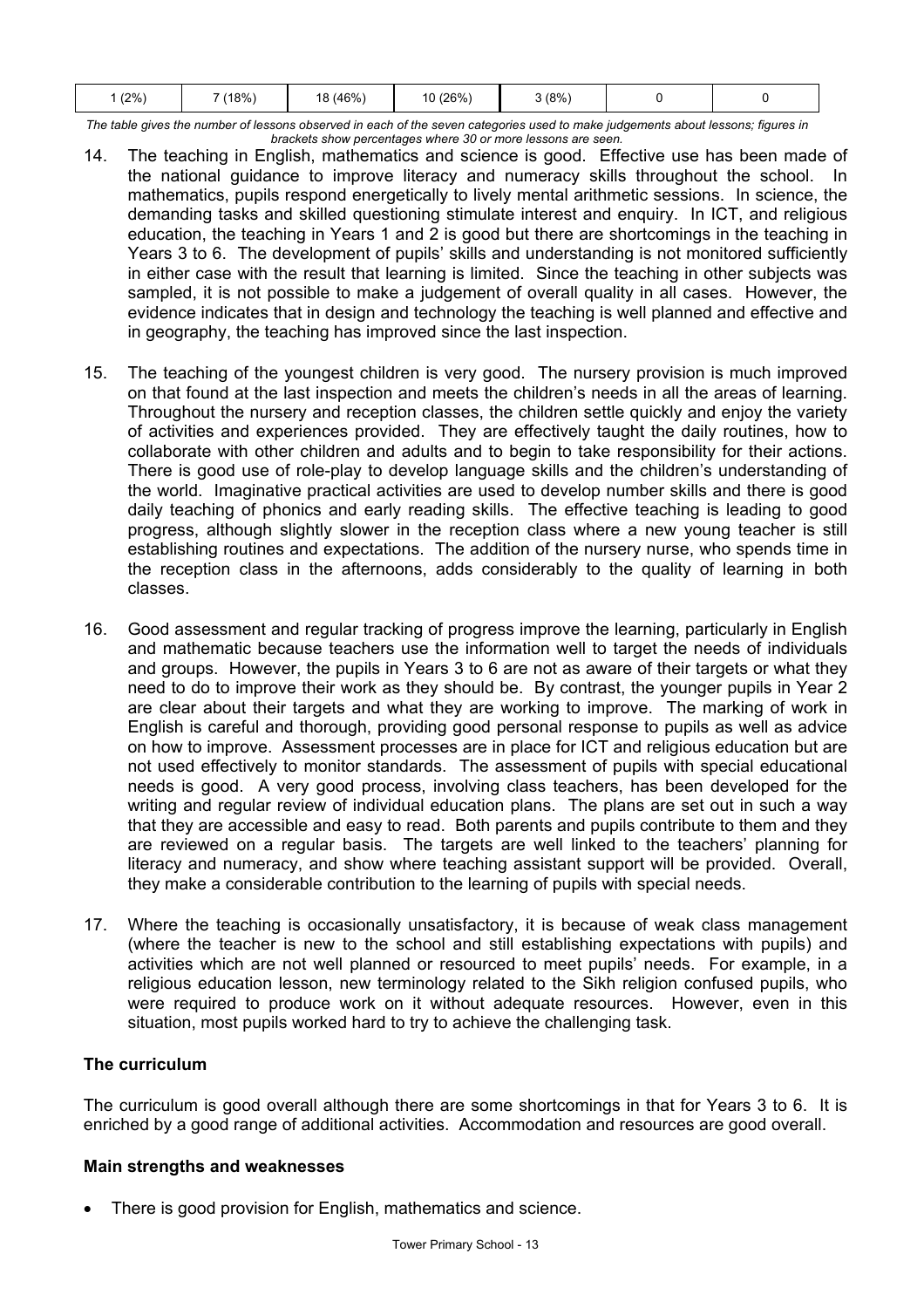- Insufficient time is spent on some subjects in Years 3 to 6, so that they are not taught in enough depth.
- A well-planned programme in the nursery and reception classes gives children a very good start to their education.
- There is a good programme of personal, social and health education.
- Extra activities supplement the curriculum well.
- The accommodation provides a good environment for learning.

- 18. Provision in the Foundation Stage has significantly improved since the previous inspection. The nursery provides a very good start to children's education. The programme is well planned to provide a good balance between all six areas of learning and between activities initiated by adults and those chosen by children. There is very good planning for the use of the very good outdoor facilities as well as the bright and attractive purpose-built classroom. In the reception class, children benefit from a similarly well-constructed programme, although accommodation constraints make it difficult for children to choose from a wide enough range of activities. In particular, the school is aware that the reception outside area requires further development to enable it to be used to develop skills in all areas of learning.
- 19. In Years 1 to 6, national guidance has been used to provide good programmes of study in literacy and numeracy. Pupils in Years 3 to 6 are taught in classes based on their ability in each subject, enabling teachers to tailor work more precisely to their needs. The lengthy daily literacy lessons are sub-divided well to ensure that pupils remain interested and focused on each task. The programme in reading is very good. The school has taken effective action to improve the teaching of writing, but there is insufficient attention to developing more sustained speaking skills. A balanced programme is provided in mathematics and pupils with special educational needs are given appropriate work and good support. In science there is a good emphasis on practical and investigative work. As a result, pupils gain good skills in using and applying the knowledge they acquire and this contributes to their good results in national tests in Year 6.
- 20. In Years 1 and 2, the overall curriculum is well balanced. However, the curriculum in Years 3 to 6, although broad, is not well balanced. Insufficient time is available for other subjects because so much time is spent on literacy and numeracy. In Year 6, there is effective teaching of French by a teacher from a local secondary school, but this further limits the time for other subjects. The effect is that in some subjects, pupils do not develop skills, knowledge and understanding in sufficient depth. For example, in religious education the programme is superficial and fails to link new learning to the previous experiences of pupils, so that facts are seldom retained. In ICT, although the whole range of skills is taught, there is little time to practise them across a broad range of subjects to enable pupils to use them confidently. Whilst, in art, pupils do not have the opportunity to revisit techniques to build effectively on their existing skills.
- 21. The school is aware that its curriculum requires improvement and has acted to give pupils additional experiences in those subjects for which there is less time. It has ensured that the wide range of good quality out-of-school clubs, noted in the previous inspection, has continued for all pupils in the school. Notable amongst these are the successful choir, attracting up to 60 pupils from Year 2 upwards irrespective of ability. There is a good range of sports clubs. Occasional 'theme weeks' are organised on areas of the curriculum such as science and religious education. Good use is made of visitors and visits to places of interest. Pupils are taken on extended visits in Years 4 and 6 and these make a good contribution to social development as well as to a range of subject areas.
- 22. The school takes care to ensure that all pupils, including those with special educational needs and the few with English as an additional language, are fully involved in all activities. There is a good programme of personal, social and health education, including thoughtfully planned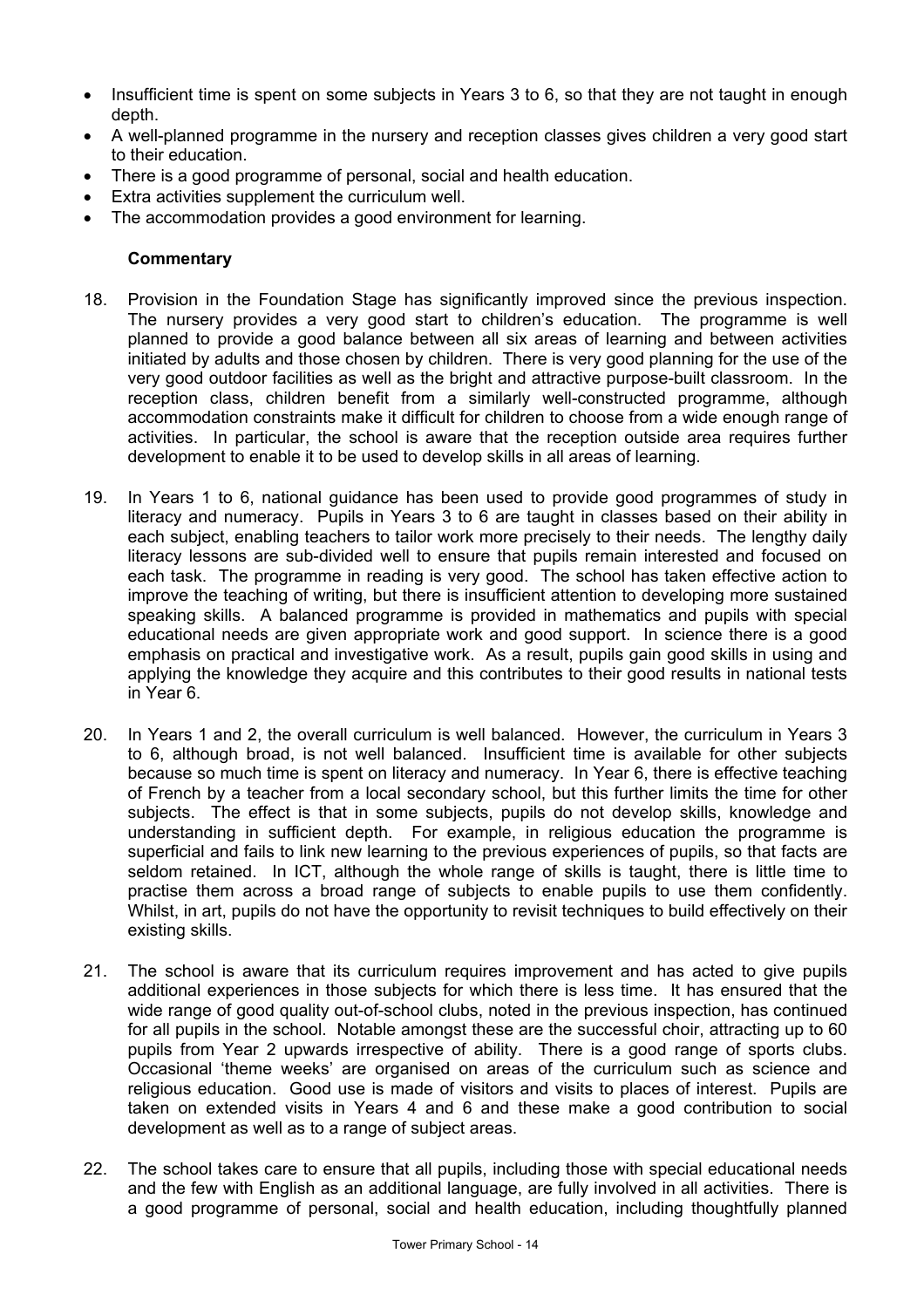contributions to sex education. Most personal, social and health education is taught through weekly discussion sessions. The programme is well planned to provide a progression in pupils' skills but also to react to specific events in school or in the wider world, such as the recent tsunami disaster.

23. The school makes good use of its well-maintained and spacious accommodation. It plans further improvements to the library and ICT facilities to enable them to be used more efficiently. The attractive displays and pleasant environment contribute well to pupils' learning. There are good resources in most subjects to enable teachers to provide interesting lessons and equipment to meet the varying needs of pupils. However, the range and quantity of musical instruments require some improvement.

### **Care, guidance and support**

Arrangements for the pupils' care, health and welfare are good overall though there are some very good features and areas that need attention. Pupils' personal development is very well monitored and they receive good support and guidance. Satisfactory account is taken of the pupils' views.

#### **Main strengths and weaknesses**

- Pupils are very well supported on a personal level by all staff.
- Induction arrangements for pupils entering the nursery are very good.
- There is no dedicated medical/first aid room.
- Formal methods for seeking pupils' opinions are not fully exploited.
- Crossing the road outside the school is hazardous.

- 24. Inspection evidence supports parents' view that the level of personal support is very good and that there is a real family feeling at the school. Staff know all the children well and take careful account of their individual needs. Relationships are very good and there is mutual respect between adults and pupils. This promotes an atmosphere in which pupils feel happy and secure, and is reflected in the confidence with which they approach staff and their positive attitudes towards school. On a recent questionnaire, several pupils said that teachers were what they liked best about the school and most agreed that adults will always help when they are in difficulty. The quality of the environment is further evidence that the school cares about the pupils' well-being, and values them. Great care is taken to ensure the school is attractively and safely maintained and that the standard of cleanliness is high.
- 25. Child protection procedures are appropriately applied and a governor has recently assumed responsibility for ensuring that the school complies with new legislation. There is a system to ensure that pupils have access only to approved Internet sites. Arrangements for first aid are generally satisfactory though there is nowhere a sick or injured child can lie quietly.
- 26. Inspection evidence supports the parents' positive views about the school's procedures for helping new pupils settle into the nursery. Parents are fully consulted and each child's needs carefully considered in planning their induction programme. This enables them to settle quickly and make early progress.
- 27. Good assessment procedures in English, mathematics and science allow attainment to be carefully monitored and enable effective academic advice to be given. Analyses of pupils' work are made regularly and the results used to inform lesson planning and to determine those individuals who need extra support. This contributes strongly to all pupils' achievement in these subjects. Assessment is less developed in other subjects. Careful records of the pupils' personal development are kept and teachers work closely together as children pass through the school. This good exchange of information means that pupil's individual needs are very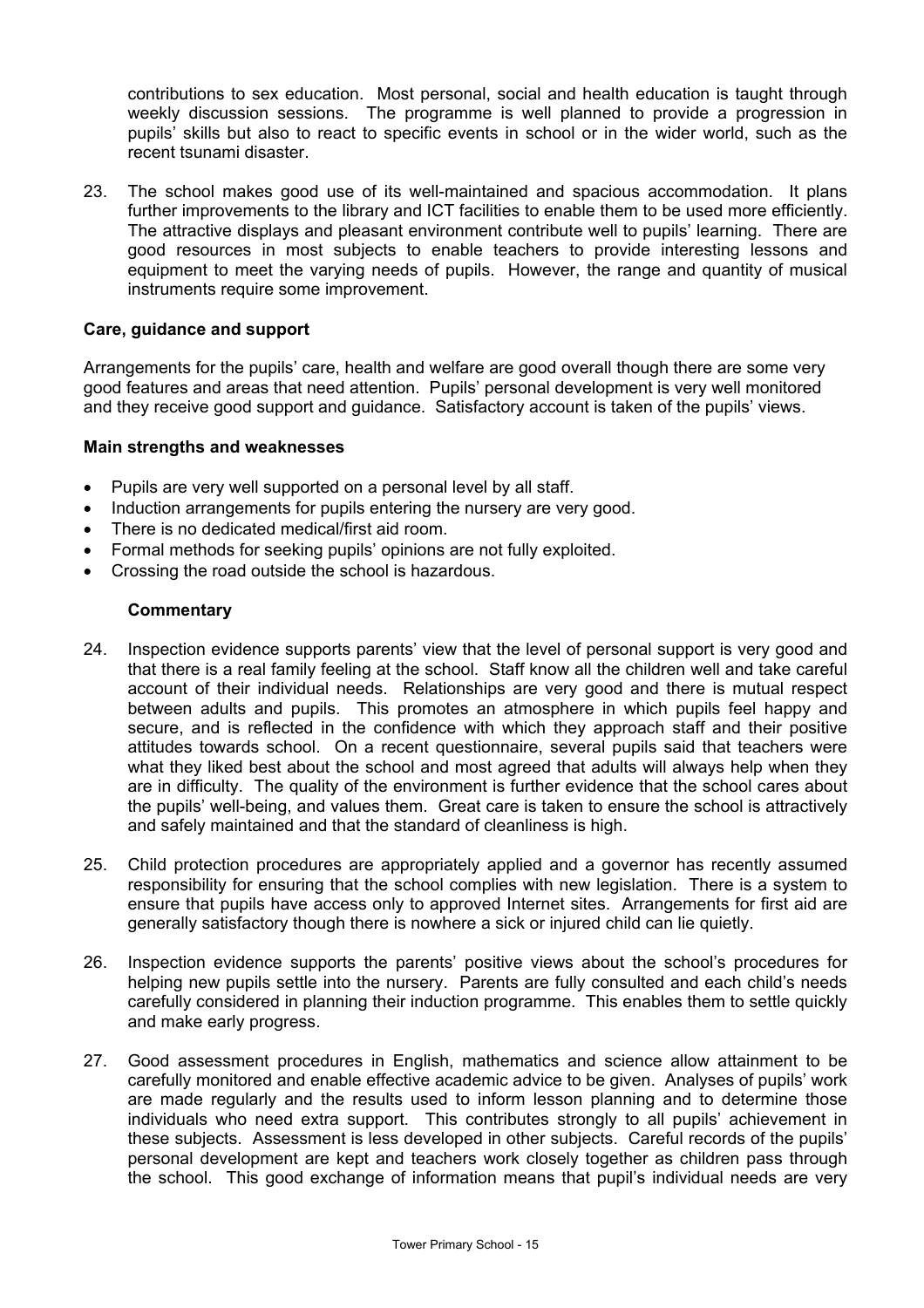effectively met. Pupils with special educational needs are well supported through effective planning for their needs and the good support of the teachers and teaching assistants.

- 28. Lesson observations confirm the pupils' opinion that teachers listen to their ideas. However pupils in Years 3 to 6 are not consistently involved in setting their own targets. Class councils in Years 5 and 6 are very effective but there is no school council and responses to a recent questionnaire have not been fully analysed. This means that opportunities for giving all pupils a sense of 'ownership' of the school and their learning are missed.
- 29. The governors and many parents are extremely concerned about the difficulty of safely crossing the road outside school. Governors have been unable to find a crossing patrol and, despite frequent requests, some parents persist in parking in a way that endangers others' lives.

#### **Partnership with parents, other schools and the community**

Links with parents and the community are good. Links with other schools are satisfactory.

#### **Main strengths and weaknesses**

- Parents have positive views about most aspects of the school.
- An innovative range of strategies is used to forge constructive links with parents.
- A few required details are missing from the prospectus and governors' annual report to parents.
- The prospectus is not fully 'reader friendly'.
- Good links with the local and wider community have a beneficial impact on the pupils' attainment and personal development.

- 30. Most parents are satisfied with the school. They like the fact that their children are expected to work hard and feel they are making good progress in an orderly and inclusive environment. They think the teaching is good and are content with the homework their children have to do. They say their children are happy at the school because they are made to feel welcome and are treated fairly. Inspection evidence supports the parents' positive opinions.
- 31. The parents feel they are kept well informed about how their children are getting on and inspection evidence largely supports this view. Parents have extensive opportunities to look at their children's work and to discuss their progress with staff. The pupils' annual reports have improved since the previous inspection as they now give clear details of the child's attainment in all areas of the curriculum. However targets are sometimes too general to be of value.
- 32. A few parents said they do not always feel listened to when they share concerns or make suggestions about the school. The inspection found that the school goes further than many to enable parents to share their views. For example, there is a focus group to enable parents' to contribute to school decision-making. Inspectors also found that the governor's are taking appropriate action to address concerns about road safety, although more needs to be done.
- 33. Whilst the governor's annual report to parents and newsletters are accessible and easy to read, too much technical language is used in the prospectus and its tone does not always encourage collaboration. Neither does it sufficiently emphasise the school's special features and achievements. That aside, the school promotes itself quite regularly through press releases and articles in a local newsletter.
- 34. The school is very committed to the principle of 'partnership' and actively encourages parents to become involved in their children's learning. Very good home-school links are established in the nursery by encouraging parents to sit in on sessions and to share books with their children. This is continued in the reception class and Years 1 and 2. As a result many parents listen effectively to their children reading at home. A good range of curriculum information sessions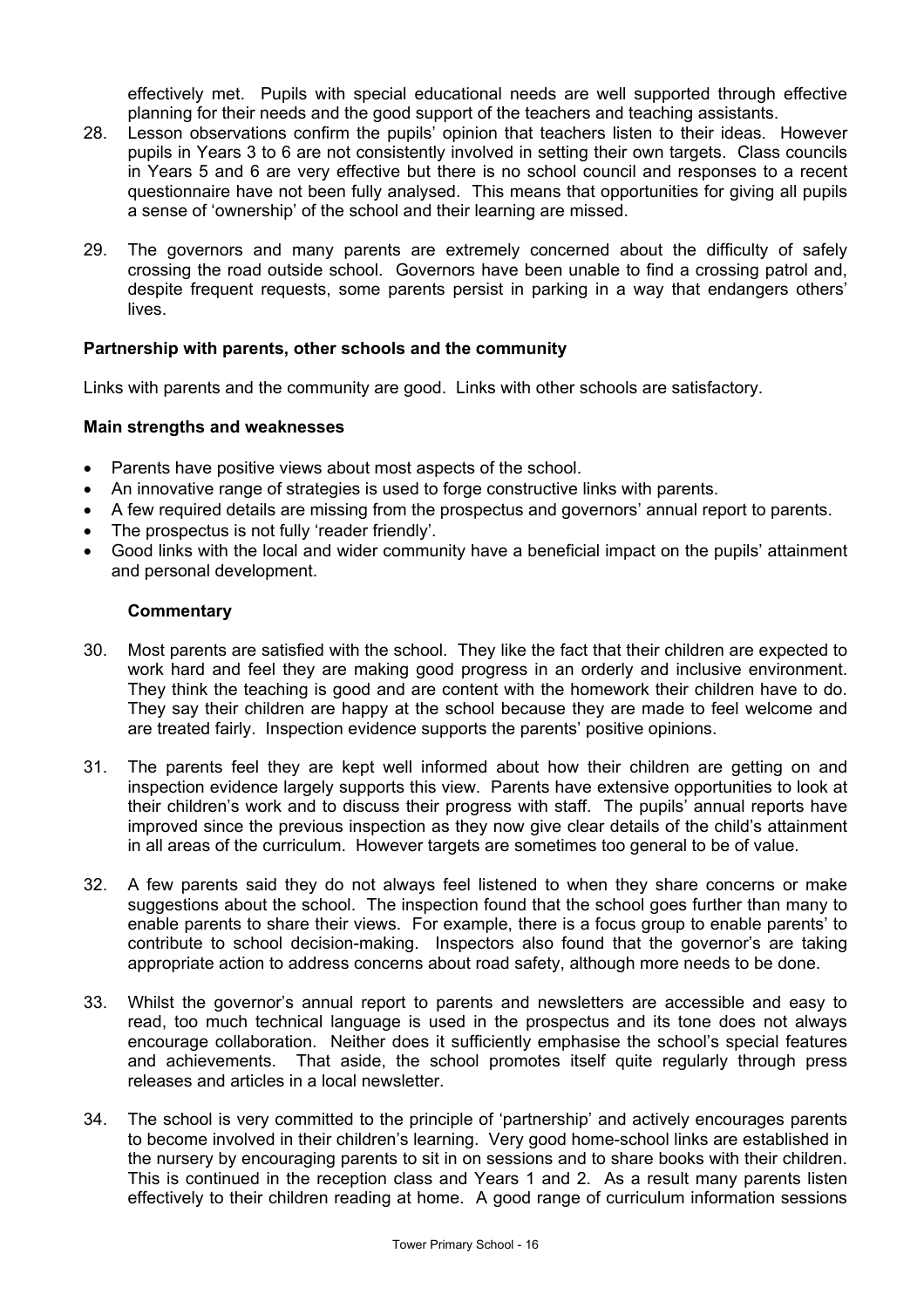is held that give parents the opportunity to learn about what and how their children learn, and thus to support them better. These are timed to fit in with parents' other commitments. For instance, many parents attended a literacy meeting held first thing in the morning. Class teachers provide topic information sheets each term, as well as the details in the prospectus. Parents find these very useful.

- 35. In addition, parents contribute by helping in classrooms, assisting on trips, and participating in special events. An active parents' association, 'The Friends of Tower', also provides valuable support. The association raises funds for such things as improvements to the grounds and the purchase of equipment and books for the benefit of all the pupils. Parents also help by working on projects such as the development of the fiction library.
- 36. The school has good links with many local businesses and other organisations. These are used very effectively to enhance pupils' learning, having a particularly positive impact on their personal and social development. The school's commitment to the local community is illustrated by the recent provision of its own pre-school class. This is very well regarded by parents and has rapidly expanded from two to five sessions per week. In addition the school runs a parents' and toddlers' group, and several local clubs and societies use the premises.

#### **LEADERSHIP AND MANAGEMENT**

The leadership and management are good overall. The focus on improvement has been maintained despite a high staff turnover. The governors are effective; they are well informed and actively support the school. The skills and awareness of new subject co-ordinators are being developed well to ensure effective leadership. However, there are weaknesses in some subjects which are not tackled quickly enough because of insufficient monitoring.

#### **Main strengths and weaknesses**

- Good leadership by the headteacher has maintained improvement in a time of staffing turbulence.
- The governors are well informed and effective.
- The leadership and management of the core subjects of English, mathematics and science are sustaining the drive for improvement.
- The provision for the youngest children has been significantly improved since the last inspection.
- There is insufficient monitoring of provision and standards in ICT and religious education.
- Financial management is strong.

## **Commentary**

37. The school has had an almost complete change of teaching staff, including the headteacher, since the last inspection. This has been brought about in part through personal circumstances but in at least two recent cases, staff have been promoted to senior posts in other schools. That the school successfully develops its staff is evident in the recognition of the previous literacy co-ordinator as a leading teacher in the local education authority and the numeracy coordinator as an Advanced Skills Teacher. Nonetheless, this has left the school with the challenge of maintaining standards and quality whilst inducting and developing new staff. Energies have been deliberately focused on sustaining improvements in the core subjects of English, mathematics and science and this strategy has paid off in improved standards. The leadership and management of these subjects are good with effective monitoring of teaching and pupils' progress. Regular tracking of the progress of individual pupils and rapid action to address needs is making a difference to progress in literacy and numeracy across the board and of particular groups, such as boys and pupils with special educational needs. Class progress targets are also reviewed as part of the teachers' performance management process. Very good partnerships are established between teachers and teaching assistants. The latter are highly valued and make a significant contribution to the school's success.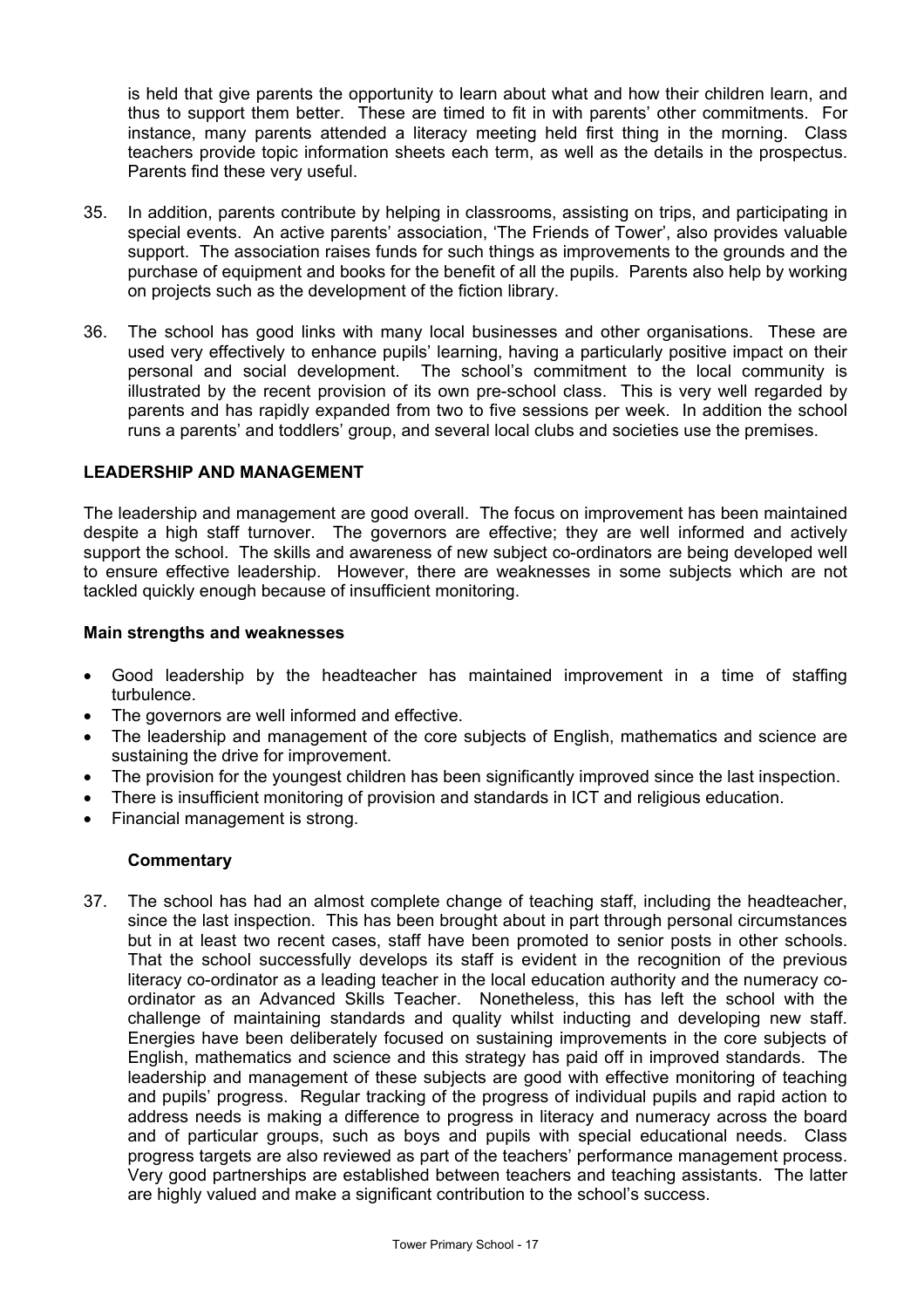- 38. This year the school has concentrated on inducting new staff in key policies such as behaviour, using meetings to ensure consistency across all staff. This has been effective, for example, in securing very good standards of behaviour throughout the school. However, there has been a cost in the reduced time given to the monitoring of other subjects which has resulted in some cases in a weakening of expectations and standards, for example, ICT and religious education. Effective leadership and management of the Foundation Stage give the youngest children a good start to their education. This is a marked improvement since the last inspection.
- 39. The number of pupils on the roll has been falling for several years. This is caused by a number of factors, including demographic elements outside the school's control, such as an ageing population on one of the main housing estates served by the school and increasing house prices in the area. There are a number of troubled families on the estate whose children attend the school. Some of the parents themselves have social and emotional problems which occasionally break out in verbal aggression on the playground. Whilst the school has been diligent in working to prevent this recurring, such incidents have influenced the reputation of the school in the neighbourhood, in the view of some parents and governors. The headteacher and governors have gone beyond many schools in taking steps to engage the community, for instance, setting up a Parents' Focus group which is regularly consulted and has input to the school improvement plan. It has also provided the pre-school class to meet community needs and better prepare the children for nursery. Opportunities to advertise the school's successes are taken in the local press. Nonetheless, the fall in numbers remains a problem; five pupils in Year 2 left the school last year, with significant impact on the results.
- 40. Financial management is strong. When the headteacher joined the school three years ago, the declining roll was having a significant impact on the budget which was then in deficit. Drawing on the good support of the governors and the local education authority, she produced a three year financial plan to manage the reduced funding and take the school out of deficit. Effective strategic thinking which involved restructuring class organisation and staffing, including revising the roles of teaching assistants, has led to a healthy financial position. The school now has a budget surplus which is earmarked to sustain the staffing. Despite the stringencies in the budget, head and governors have significantly improved the outside play areas and the library, involving parents in the process. The accommodation overall is bright, well cared for and welcoming, indicating 'pride in our school'. Financial controls are very effective and best value principles are applied appropriately. The auditor notes that day-to-day financial administration is of excellent standard.

## **Financial information**

| Income and expenditure $(E)$ |         | Balances (£)                                     |
|------------------------------|---------|--------------------------------------------------|
| Total income                 | 657,896 | Balance from previous year<br>56,912             |
| Total expenditure            | 663,971 | Balance carried forward to the<br>50,837<br>next |
| Expenditure per pupil        | 2,755   |                                                  |

# *Financial information for the year April 2003 to March 2004*

41. The governing body incorporates a good range of expertise and experience which is well utilised for the benefit of the school. The governors are well informed about the school's effectiveness through both detailed evaluative reports provided by the headteacher and their own good range of visits which take place regularly. For example, governors carried out a pupil survey and produced the School Travel Plan; they have joined staff at meetings and staff development sessions and visited regarding numeracy, special educational needs, the nursery and reception classes and joined the staff and pupils on a Year 6 residential visit. The governors ensure statutory requirements are fulfilled. They monitor the budget closely.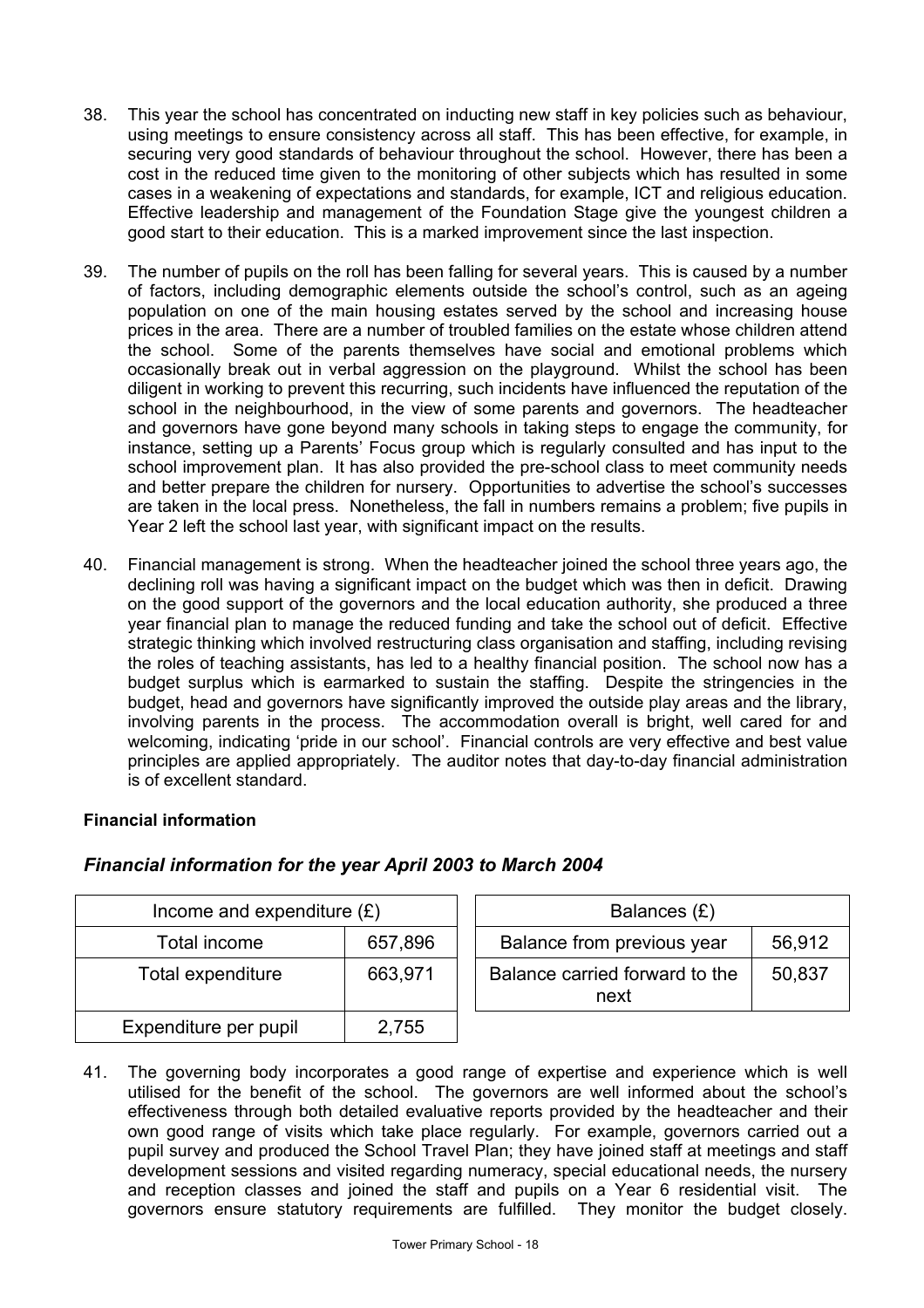Recently, they have been planning with the headteacher and key staff for the provision of ten per cent preparation, planning and assessment time which is a statutory requirement for all teachers from September 2005.

# **PART C: THE QUALITY OF EDUCATION IN AREAS OF LEARNING, SUBJECTS AND COURSES**

## **AREAS OF LEARNING IN THE FOUNDATION STAGE**

The overall provision for children in the Foundation Stage is **good**.

There are currently 16 children attending the nursery for the morning session only and 21 children full-time in the reception class. Most children enter the nursery with below average levels of attainment, particularly in personal, social and emotional development and in communication, language and literacy. By the end of the reception year, most children are likely to reach average standards in personal, social and emotional, physical and creative development but to remain slightly below average in the other areas of learning. Children are well prepared to enter the next stage of their education.

The quality of provision is much better than at the time of the previous inspection. The school has successfully eliminated all the weak areas that were identified. It has shown its determination to raise the low levels of attainment of children starting school by opening its own pre-school class in a spare classroom. There are very good arrangements to ensure that new children experience a smooth start in the nursery, including a programme of home visiting. Children achieve well because teaching is very good and the accommodation, including the outdoor area, is used effectively to meet children's needs in all the areas of learning. Progress is slower in the reception class, although remaining satisfactory. This is because teaching is not quite as strong as in the nursery and the accommodation is not as good. Children with special educational needs are supported well but their programme needs to be structured more precisely to ensure they make good progress in all areas of learning.

## **PERSONAL, SOCIAL AND EMOTIONAL DEVELOPMENT**

Provision in personal, social and emotional development is **good**.

#### **Main strengths and weaknesses**

- Children achieve well, most entering Year 1 having reached the goals set in this area of learning, despite entering the school with below average attainment.
- In both classes, all members of staff have very good relationships with the children.
- In the nursery, children are strongly encouraged to exercise responsibility and independence.

- 42. Social and emotional skills tend to be below average when children enter the nursery. Many find it difficult to relate to other children and are easily upset by unfamiliar surroundings. By the time they leave the reception class, most children have formed good relationships with adults and other children and approach new tasks and situations confidently.
- 43. Much of this progress stems from the very good teaching in the nursery. This enables children to settle quickly to familiar routines. The teacher and nursery nurse interact constantly with the children, building trust and making expectations clear. They act as excellent role models. The teacher is particularly adept at including children who would otherwise not take part in an activity. However, opportunities are sometimes missed to extend or develop learning because children move on to a new activity too soon. Children learn to take responsibility for their actions. They are encouraged to plan in advance at least their first activity and to take turns in tasks such as tidying up. They choose some activities independently and learn not to interrupt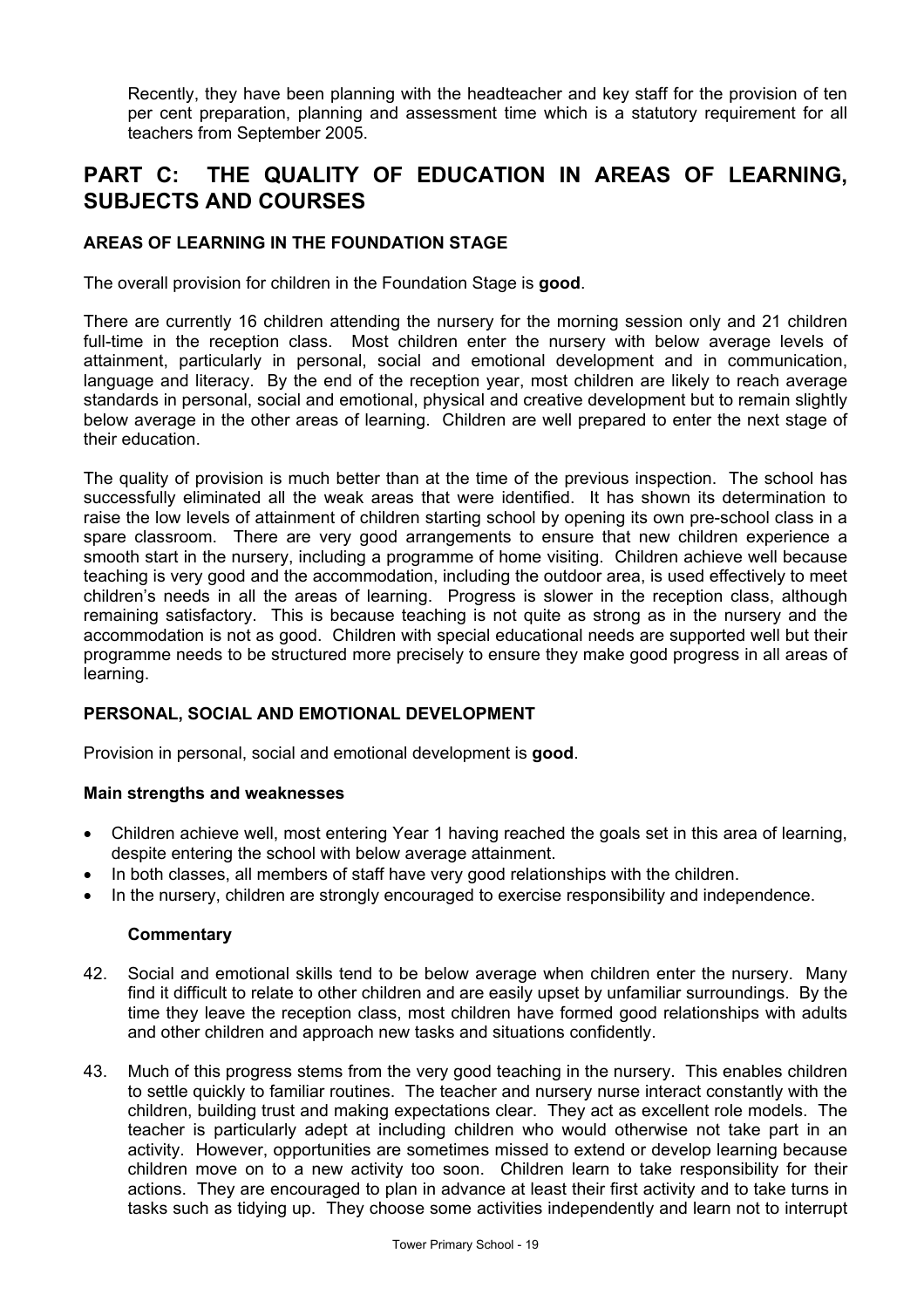the teacher if she is working with a small group. In the reception class, where the teaching is generally good, the teacher directs rather more of children's time but allows them good opportunities to initiate their own activities and social interactions.

#### **COMMUNICATION, LANGUAGE AND LITERACY**

Provision in communication, language and literacy is **good**.

#### **Main strengths and weaknesses**

- Staff use opportunities well to develop children's vocabulary, but not always to encourage more extended speaking.
- The processes of reading and writing are taught well.
- Children's individual skills are carefully assessed and recorded.

## **Commentary**

- 44. Children are unlikely to reach all the goals they are expected to reach in this area because they enter the school with low levels of skill. Facilities for role-play are very good in both classrooms and in the outside nursery area. Nursery staff put a high priority on interacting with the children during their periods of play, so developing their confident speaking skills. Many activities are planned that lend themselves to questioning and to developing new vocabulary, such as a cooking activity for a small group in which the teacher carefully emphasised specialist vocabulary. As a result, many children speak in complete sentences. In a game to guess which object was missing, a nursery child was able to provide the clue that 'It's pink and has a lid on it'. However, particularly in the reception class, questions requiring only a single word answer predominate and this fails to extend children's speaking skills.
- 45. Teachers ensure that reading and writing form an important part of the daily programme. In the nursery, stories are frequently read to groups of children and they recall their favourite parts. There are good facilities for mark making and the teacher scribes letters composed by the children, modelling the writing process effectively. The daily teaching of reading and writing in the reception class is good. Children's interest is maintained by the lively approach and there is good, daily teaching of phonic skills.
- 46. The assessment of literacy skills is good. The results enable teachers to have a clear picture of each child's progress and to plan suitable activities to reflect their individual needs. However children's levels of attainment, in this as in other areas of learning, are not recorded in terms of the stepping stones leading to early learning goals. This makes it more difficult to complete the Foundation Stage profile for each child.

## **MATHEMATICAL DEVELOPMENT**

Provision for mathematical development is **good.** 

#### **Main strengths and weaknesses**

- Opportunities to develop mathematical skills are incorporated into a wide range of activities.
- There is good teaching in this area in both classes.

#### **Commentary**

47. Good teaching and well-chosen practical activities help children to achieve well in this area of learning. Because of their below average level on entry, however, many children fail to reach average levels by the end of the reception year. In the nursery, there are attractive resources to encourage children to count, learn shapes and compare sizes. The teacher uses opportunities well to further these skills, for example in counting the number of objects beginning with 'l' and asking how many there would be if one was added, or in weighing out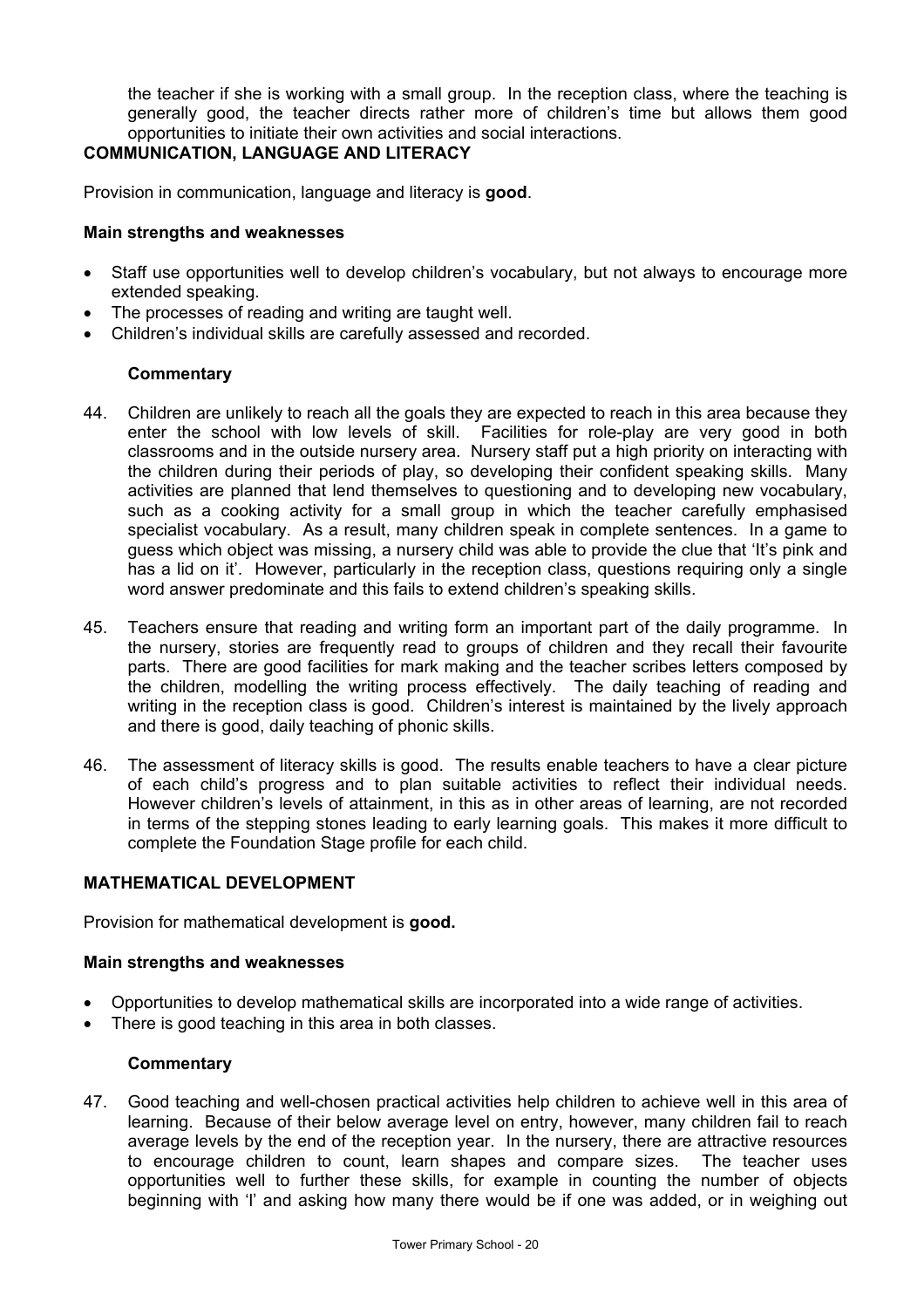ingredients for cooking. As a result, most children count at least to six and recognise squares and triangles. Reception children have a short numeracy lesson each day. Teaching is imaginative and uses a good variety of approaches. This motivates children well no matter how they prefer to learn. Those with special educational needs are well supported by the teaching assistant. Occasionally, the level of work is insufficiently advanced to provide enough challenge for more able children.

## **KNOWLEDGE AND UNDERSTANDING OF THE WORLD**

There is **good** provision for this area of learning.

#### **Main strengths and weaknesses**

- Extensive use is made of first-hand and practical experiences.
- Planning from national guidance ensures all aspects of this area are covered.
- Children have too few opportunities to use computers.

## **Commentary**

48. This is an area of learning in which children's experiences on entry to the nursery are very limited, so their attainment is well below average. Teaching and learning are good and children achieve well, but remain below average by the end of the Foundation Stage. Good planning ensures that children work towards all the goals set in this area. Good practical activities are planned to interest children in the world around them. An example was a cooking activity in the nursery that led children to think about how materials change when mixed or heated. Role-play areas are regularly changed and well equipped with real artefacts whenever possible. In the reception class, a journey on a train provided the starting point for questions to add to children's scientific, historical and geographical understanding. The role-play area was set up as a station, complete with a café and ticket office. Unfortunately the computer in the latter was not switched on. In both classes, there is scope to give children more frequent experience of the diversity of tasks for which computers can be used.

## **PHYSICAL DEVELOPMENT**

Provision for physical development is **very good** in the nursery and **satisfactory** in the reception class.

#### **Main strengths and weaknesses**

• The outdoor area in the nursery provides very good facilities and is well used.

#### **Commentary**

49. Children develop well physically and most are on course to reach the expected level at the end of the reception year. The teaching is good overall. There is a strong focus on this area of learning in the nursery. The teacher or nursery nurse teaches the children each day in the outdoor area, where there are good facilities for climbing and riding vehicles. Indoors, children are encouraged to use scissors and other tools. Most children are developing good control when using pencils or brushes, although some grip them incorrectly. The reception outdoor area is less well adapted to developing children's physical skills. There is no provision for climbing and, as most of the surface is grassed, there is insufficient space for children to use wheeled vehicles. However, the class uses the school hall for a weekly lesson in physical education. This provides children with opportunities to move with increasing confidence and to acquire early ball skills.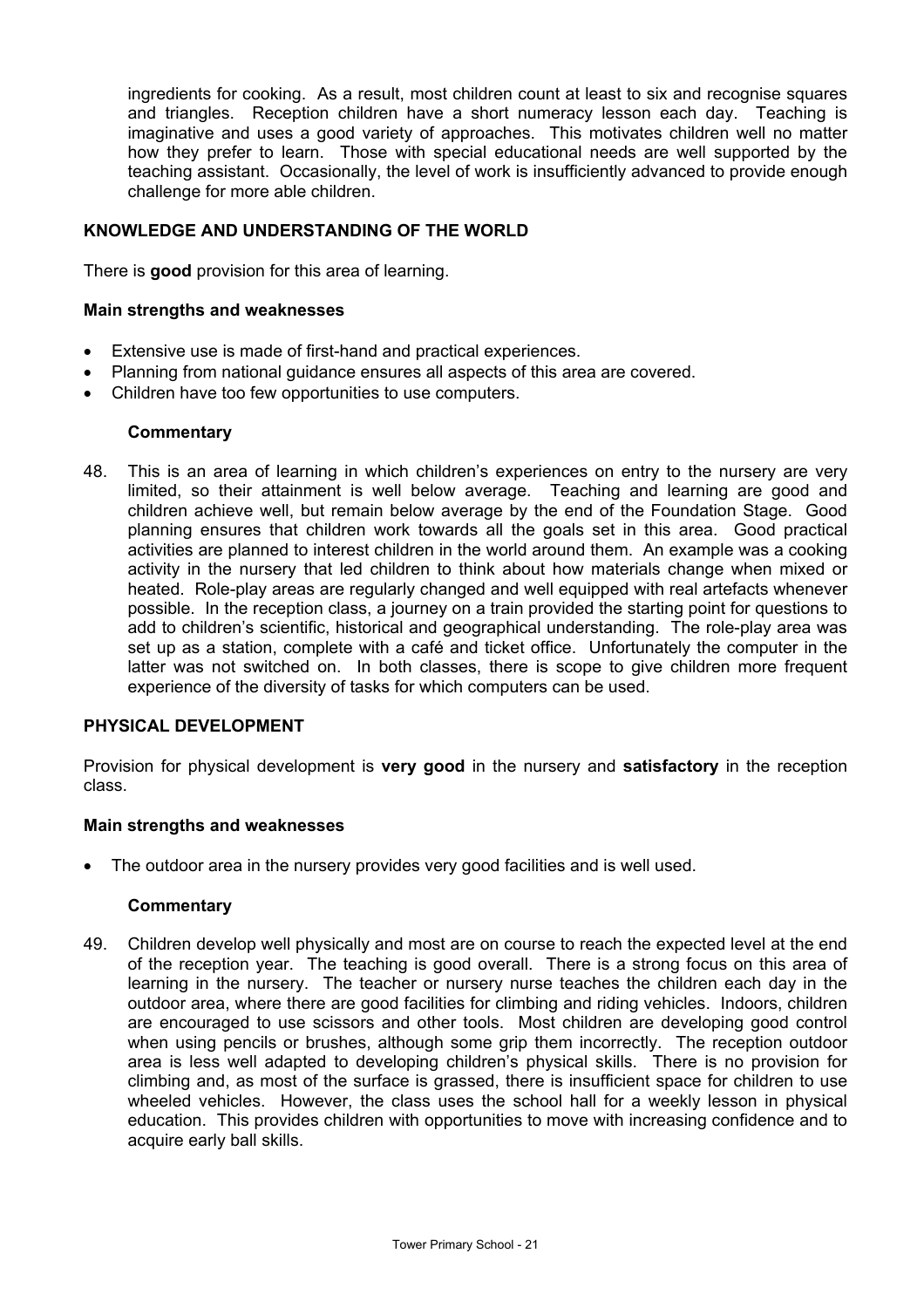## **CREATIVE DEVELOPMENT**

Provision in creative development is **good**.

#### **Main strengths and weaknesses**

- There are very good facilities for role-play in both classes.
- There is good teaching of specific art techniques, particularly in the reception class.

#### **Commentary**

- 50. The good provision for this area of learning enables most pupils to achieve well from below average levels on entry to the school. Most are likely to meet the goals set in this area. In the nursery, staff participate in role-play in the indoor and outdoor areas, extending children's imagination as well as their understanding. Specific art techniques are taught but there is also opportunity for children to paint or draw, sometimes choosing their own media. Musical instruments are always available for children to play, perhaps to accompany a tape. The nursery nurse worked effectively with a small group as they sang and played instruments, helping them to explore different ways of playing the instruments and to develop good rhythm. Unfortunately the session came to an abrupt halt as a child arrived and took her friend off to play.
- 51. Role-play facilities are also good in the reception class. There is also good teaching of the whole class, notably in the use of new materials. For example, the teacher created a good sense of enquiry and mystery as she passed round a stick of charcoal and asked children to describe what they saw and felt, then gave an effective demonstration of drawing and smudging techniques.

## **SUBJECTS IN KEY STAGES 1 and 2 1**

# **ENGLISH AND MODERN FOREIGN LANGUAGES**

## **English**

Provision in English is **good.**

## **Main strengths and weaknesses**

- The pupils listen and concentrate very well.
- By Year 6, the pupils' standards are average and achievement is good.
- Concerted action to improve boys' results is proving successful.
- By Year 2, achievement is satisfactory as a result of focused teaching.
- The teaching of literacy skills is leading to good levels of accuracy in spelling.
- In some classes in Years 3 to 6, pupils' writing is unfinished and there is not enough attention to presentation.
- Good tracking of progress enables the teaching to be targeted to the needs of individuals and groups although the pupils could be more involved in self-assessment.

## **Commentary**

52. Pupils enter the school with below average standards in literacy; a significant proportion are well below average. The rate of progress increases as they move through the school so that by the time they leave in Year 6 standards are broadly average.

l <sup>1</sup> **Key Stage 1** is Years 1 and 2; **Key Stage 2** is Years 3 to 6.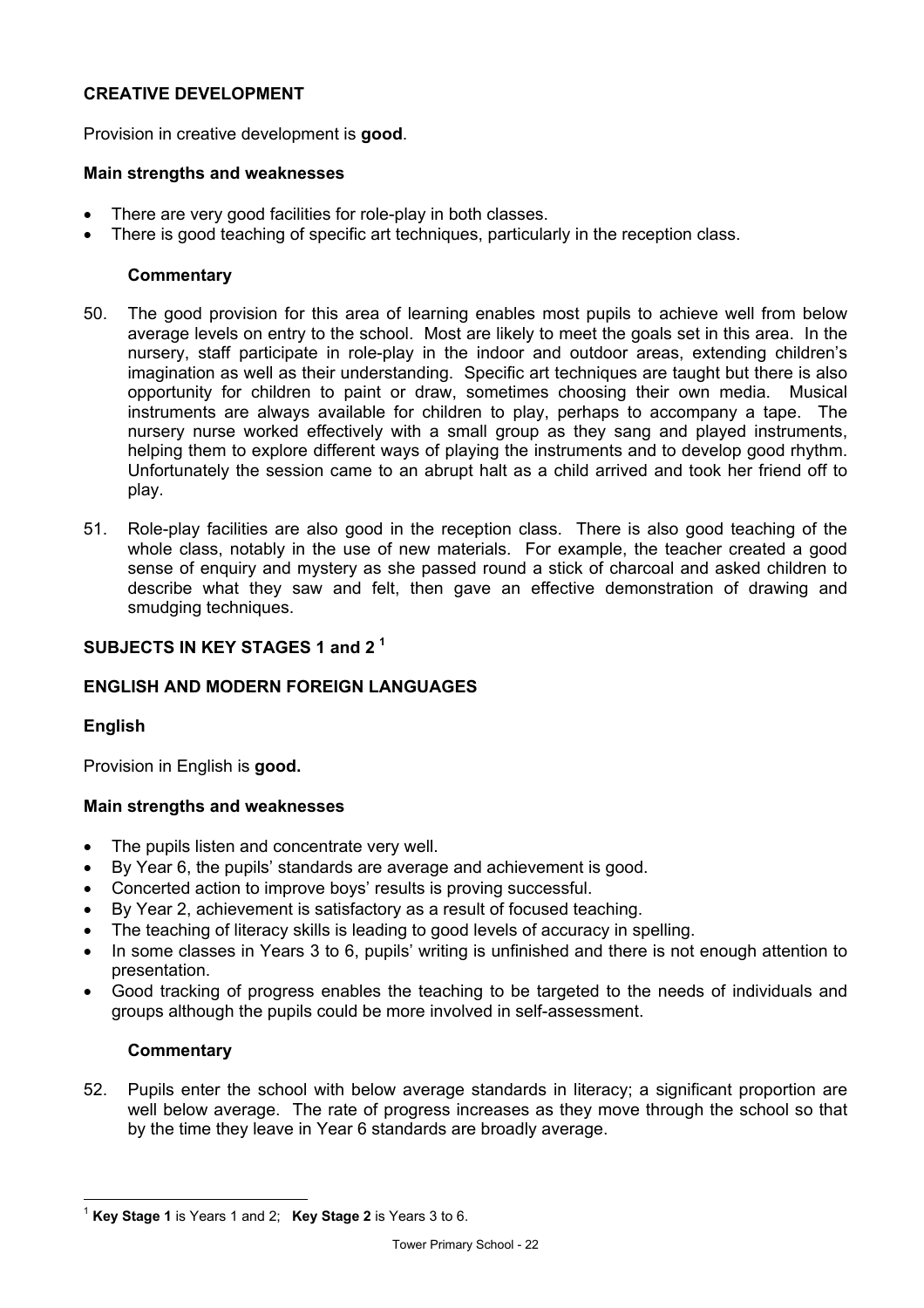- 53. The results in national tests in Year 6 improved significantly in 2003 from a low point in 2002. In 2004, the improvement was sustained by and large with an increase in the proportion of higher levels achieved. Overall, the Year 6 results were below the national average for all schools but achievement was in line with schools with similar prior attainment in Year 2. Standards in reading are higher than those in writing but concerted efforts to address boys' writing contributed to the improvement in results. Nonetheless, more remains to be done to enable boys to achieve the higher levels in writing. Whilst standards in the current Year 2 are below average overall, a number of pupils are on target to achieve the national expectation. Focused and pacey teaching is enabling pupils to make satisfactory progress.
- 54. Effective attention to the teaching of pupils with special educational needs is enabling them to make good progress. There are only a few pupils from minority ethnic groups who are at an early stage in learning English. The support for these pupils is of high quality, enabling them to make clear strides in their skill and confidence in speaking English and interacting with other pupils and adults. One boy who would not speak voluntarily when he joined the school in reception is now speaking confidently and joining readily in activities.
- 55. Most children speak confidently and listen very well indeed. They are trained to pay attention and concentrate from a young age. Good opportunities are provided for taking turns in listening and responding carefully both to other pupils and the teacher; for example, through circle time, in small groups and whole class discussion. Nonetheless, in a number of classes, the pupils' responses in formal question and answer sessions are sometimes short and underdeveloped, indicating that they would benefit from more opportunities to extend their responses to questions by explaining their thinking or justifying their point of view at greater length.
- 56. The enjoyment of books has a high profile and pupils make good progress in reading throughout the school. Effective use has been made of national guidance to develop reading skills. Boys' results in reading showed improvement in 2004. There is a structured reading programme, with pupils reading through published schemes. They are often heard to read by adults at school and take books home to read with parents. More advanced reading skills are developed effectively through group guided reading. A system of 'Fast Phonics' is taught with a pacey approach which the children enjoy and which provides confidence in word building from a young age. Book stocks have been replenished to target the needs of particular groups, for example, boys' interests and books with a multi-cultural viewpoint. During the inspection, Year 3 and 4 pupils greatly enjoyed reading a range of poetry, and some were able to recite lively rhyming verses from memory.
- 57. The school has made it a priority to improve standards in writing and particularly that of boys which lagged behind the standards reached by girls. There has been significant improvement in writing standards throughout the school. The Year 6 results in 2004 showed clear improvement in boys' standards although they are still below average. Focused attention to spelling is evident in the good standards of accuracy. Effective planning ensures that pupils have opportunities to write in a range of styles, following up on class discussion. However, in some classes in Years 3 to 6, work in pupils' books is underdeveloped or unfinished and opportunities to practise writing extended pieces are occasionally missed.
- 58. The teaching is good overall. Despite a high changeover of staff, the school has managed to sustain the focus on standards and quality. The children are very well behaved, they trust their teachers and the teaching assistants (TAs) and are keen to reach their expectations. Ability groupings enable teachers to target work appropriately to pupils' needs, by and large. Lessons are very well structured with clear learning objectives and teachers and TAs work very effectively together to promote learning. During the inspection, for example, a TA taught a small group basic literacy skills very effectively. Marking and assessment are thorough but the pupils are not as confident in speaking of their standards and targets as they might be and, in Years 3 to 6, need practice in assessing their own and others' work. Local education authority support has been drawn on to improve the planning and develop teachers' skills in providing speaking and listening activities. Very occasionally the teaching has shortcomings because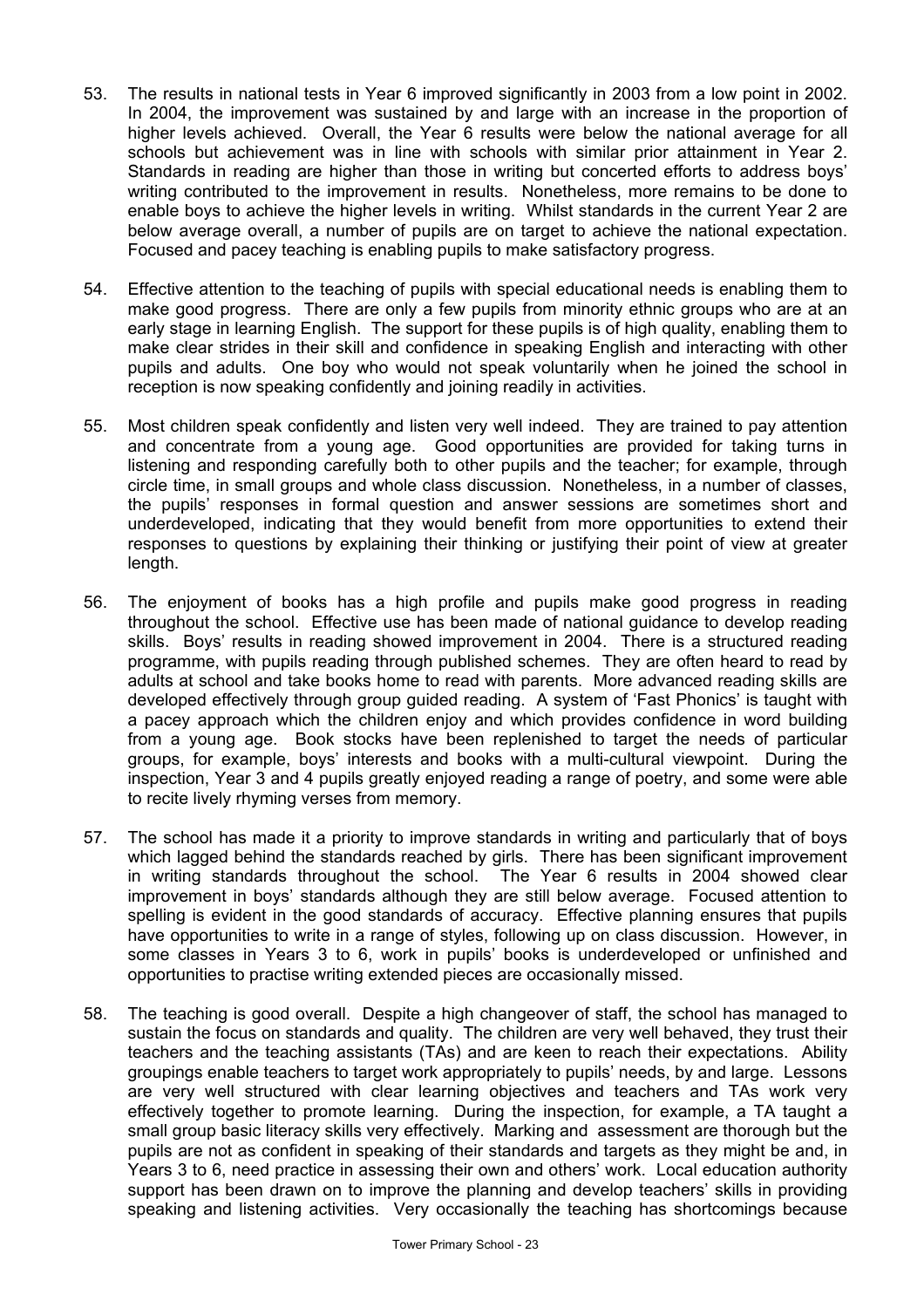the teacher is relatively inexperienced and/or is new to the school and has yet fully to establish classroom routines and expectations. Whilst ICT is used regularly to support literacy development, expectations could be increased in Years 3 to 6.

59. The leadership and management are good overall. Since the last inspection the standards have dropped and risen again but, in the light of the challenges provided by the almost complete turnover of staff since then, have recovered well as a result of focused and effective action. The staff turnover has resulted in a number of changes to the subject leadership in the last two years. The current co-ordinator has only just taken up her role although she has previous experience in a similar post. Given this, the school has done well to maintain its improvements. Whilst the teachers' planning and assessments are checked effectively, the monitoring of teaching could be developed further to ensure expectations are met consistently throughout the school.

## **Language and literacy across the curriculum**

60. Overall, the pupils use their language and literacy skills satisfactorily in other subjects. In Years 1 and 2, good opportunities are provided throughout the curriculum for the pupils to apply their skills. For example, in science and history, the children are learning to describe, explain and narrate in speaking and writing. In Years 3 to 6, the opportunities to apply skills are more uneven. While some good provision is evident, for example in mathematics, science and design and technology, opportunities are missed, or underexploited, in other subjects; for example, in geography, and history where there are not enough opportunities for pupils to practise writing extended pieces.

## **French**

61. Pupils' speaking and listening skills are effectively developed in Year 6 by a weekly French lesson concentrating on spoken language. They understand simple questions about their age and where they live and answer appropriately. Written activities reinforce learning well and pupils develop a basic understanding of how life in France is different to their own. The provision is made available through links with the local secondary school who supply a specialist teacher for the weekly session.

## **MATHEMATICS**

Provision in mathematics is **good**.

## **Main strengths and weaknesses**

- Pupils achieve very well by Year 6 and attain standards which often exceed national expectations
- By Year 2, most pupils achieve satisfactorily.
- Leadership and management of the subject are good and have improved standards since the last inspection.
- Teaching is particularly good at developing pupils' number skills.
- The setting of pupils in Years 3 to 6 has a positive impact on their progress.
- Pupils do not have enough opportunities to use and apply their learning in Years 1 and 2.

## **Commentary**

62. The quality of teaching and learning has improved since the last inspection and standards have risen significantly. The Year 6 results in 2004 were above both the national average and those attained in similar schools and pupils achieved very well. Similar results are expected from the current Year 6 where the vast majority of pupils are attaining the nationally expected standards and many exceed them. The standards of the current Year 2 are below average overall.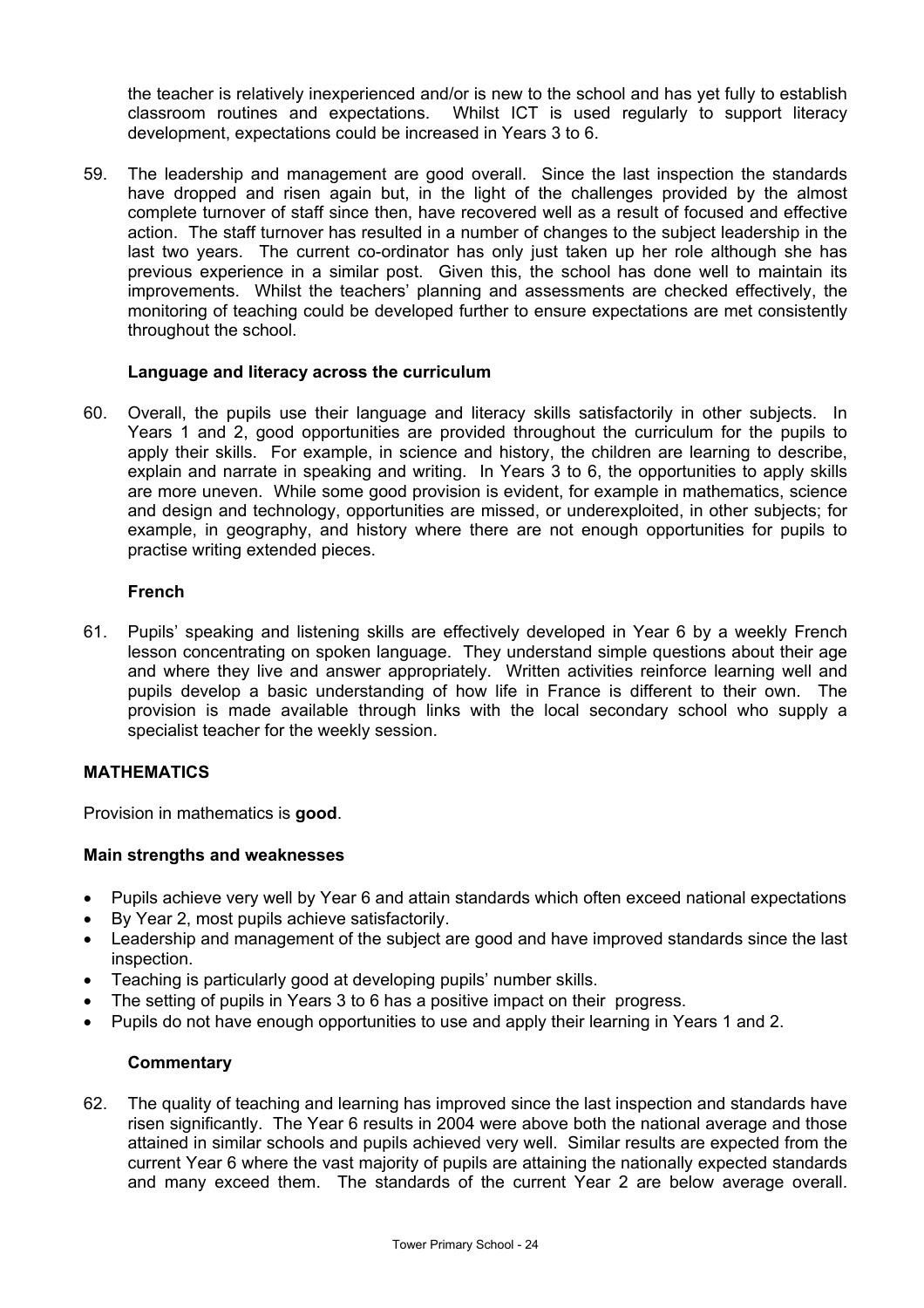Whilst many pupils are in line to attain the national expectation (level 2) the number of pupils exceeding it is below average. Achievement is satisfactory.

- 63. Throughout the school, pupils have good skills in number and satisfactory standards in shape and space and data handling. While pupils are good at using and applying their knowledge by Year 6, this is an area where attainment is below expectations by Year 2. There is no evidence of significant differences in achievement by gender or ethnic background.
- 64. The quality of teaching and learning is good overall. Teachers have good subject knowledge and present concepts to pupils clearly and methodically. Mental arithmetic sessions were good in all classes and pupils responded energetically to stimulating and lively activities. The pace of lessons is good and in the best lessons teachers strike a very good balance between instruction and letting pupils apply themselves to their tasks. Occasionally, the teaching does not provide sufficient challenge for more able pupils in Years 1 and 2. Pupils with special educational needs and those whose home language is not English are supported well by teaching assistants. In Years 3 to 6, pupils are organised into ability sets which enables teachers to match the work and their expectations to the ability of pupils. Pupils respond well to lessons and are effectively encouraged to talk about and explain their methods or working and to collaborate with one another in solving problems.
- 65. Teachers assess pupils' progress regularly and use this information to modify their teaching and support pupils who need further assistance to achieve their goals. The results of annual tests are used well to identify the effectiveness of teaching and areas for development. Pupils' individual targets are well understood and helpful in Year 2 but many older pupils do not know what they are which indicates the procedure is not yet effective.
- 66. Leadership and management are good. The school has placed a strong emphasis on improving pupils' numeracy skills and the recently appointed subject leader has a clear grasp of the strengths and weaknesses of teaching in the school. The subject leader has insufficient time to monitor lessons under current arrangements but she has a clear programme for developing the subject which provides a good basis for continued improvement.

## **Mathematics across the curriculum**

67. Cross-curricular links are satisfactory. Information and communication technology is used in well to support teaching and learning. Pupils respond well to a variety of learning programmes which help them with tables and problem solving. Pupils' skills in data handling are well developed through work which they carry out on spreadsheets and graphic displays. There is satisfactory evidence of pupils using number in science, design and technology and geography in a way which helps them apply their learning purposefully.

## **SCIENCE**

Provision in science is **good**.

## **Main strengths and weaknesses**

- Pupils make good progress in the subject throughout the school.
- The quality of teaching is good.
- There is a good emphasis on practical and investigative activities, particularly in Years 3 to 6.
- The subject is well led and managed.

#### **Commentary**

68. Standards by Year 6 are average, as they were at the previous inspection. This represents good achievement by these pupils, who entered the school with below average attainment. Standards are best in scientific enquiry, which is emphasised well, especially in Years 3 to 6.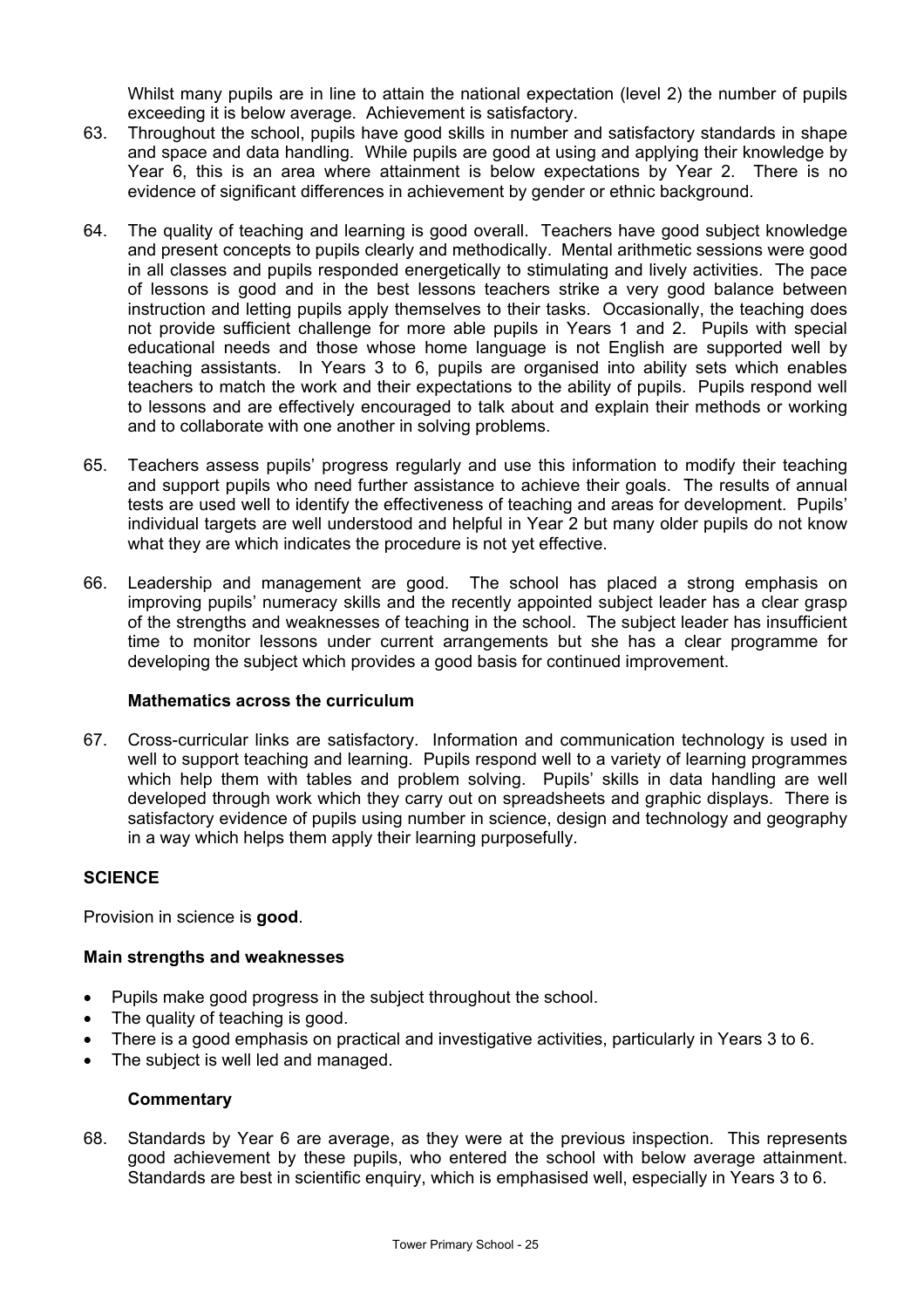- 69. In the 2004 national tests for Year 6 pupils, standards were above average. A well above average proportion of the group reached the higher level of attainment in the subject. Fewer pupils than nationally reached the expected level because a significant number had special educational needs. Inspection evidence indicates that 2005 test results will be slightly lower because the group is not quite as strong. Fewer pupils are expected to reach the higher level, although the proportion is still likely to remain above average.
- 70. Standards in the current Year 2 are average and achievement is generally good. In 2004, teacher assessments indicated fewer pupils than nationally were reaching the expected level for this age. Several higher ability pupils left the school during the year, depressing the overall results. Nevertheless, these Year 2 pupils achieved well in relation to their attainment on entry to the school.
- 71. Pupils' achievement in science is good because teaching is of a consistently good quality and the programme of study is well balanced. Most of the teaching observed during the inspection was good or very good. Teachers have a secure knowledge of the subject that enables them to teach confidently and provide interesting lessons based on practical activity. Tasks, such at those set in a Year 2 lesson on electricity, are often demanding and extend pupils' learning well. Teachers use questions skilfully to further pupils' understanding and to challenge them to think more deeply. The result is that pupils are interested, remain focused on their tasks and most behave very well. In the best lessons, such as one observed in Year 5, excellent management of pupils, a rapid pace and very good organisation enable pupils to learn very well. Activities are carefully adjusted to enable pupils with special educational needs to work at their own level and humour is often used to make teaching points. Features requiring improvement, especially in Years 3 to 6, are the presentation of written work and the use of ICT to support pupils' learning.
- 72. Improvement since the last inspection is satisfactory overall. There is a very good emphasis on developing skills to use and apply science through practical and investigative activity. This brings to life the more theoretical parts of the programme and contributes very well to the progress pupils make. Science is co-ordinated by the headteacher, whose leadership and management are good. She is very aware of standards throughout the school through her classroom observations, ensures the subject maintains a strong profile and takes an important part in the teaching programme.

## **INFORMATION AND COMMUNICATION TECHNOLOGY**

Provision in information and communication technology (ICT) is **unsatisfactory**.

## **Main strengths and weaknesses**

- Standards by Year 6 are below expectations and achievement is unsatisfactory.
- Standards are satisfactory by Year 2 and progress is good
- The subject leader has insufficient time to monitor the standards and progress of all pupils.
- Teachers are not planning the use of ICT into all subjects to ensure that pupils regularly develop confidence in the skills leant in the computer suite.

## **Commentary**

73. The standards attained by the current Year 6 are below expectations and their achievement is unsatisfactory. In Year 2, pupils attain the standards expected nationally and are achieving well. Teaching has improved since the last inspection and all elements of the subject are now being taught throughout the school. However, pupils in Years 5 and 6 have insufficient opportunities to use and apply their learning and their confidence and skills are underdeveloped.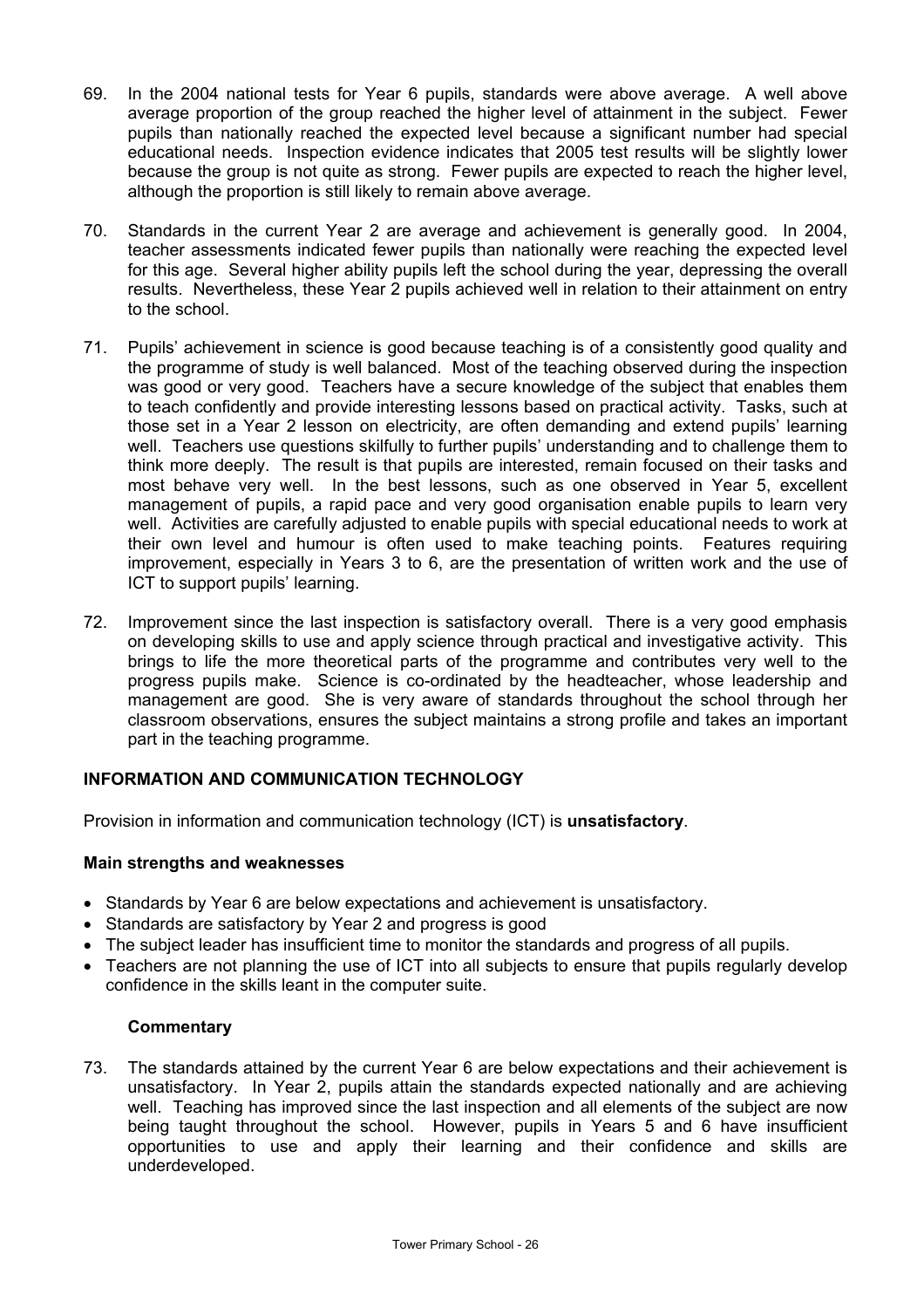- 74. Pupils in Years 1 and 2 learn well from their regular visits to the computer suite, where they use a good variety of programmes appropriate to their stage of learning. They have a good control of the keyboard and mouse, know how to save and print work and have a basic understanding of control technology, word processing and how to obtain information. Pupils in Years 3 to 6 are familiar with computer conventions and have a satisfactory understanding of how to use computers for research. While pupils are acquiring a basic knowledge and understanding of communications, control technology and use of ICT in mathematics, they do not have a sufficient understanding of how ICT can be applied as a learning tool. They use computers for word processing and presentations but the amount of completed work is limited and the quality is below expectations. Pupils' understanding of the benefits and best applications of ICT is very limited.
- 75. While teaching and learning are effective in Years 1 and 2, they are unsatisfactory overall in Years 5 and 6. Teachers make good use of the clear scheme of work and plan lessons well to introduce pupils to all the expected skills. Although instruction in the computer suite is satisfactory, pupils do not have enough time to master all the skills presented to them in two sessions per week. There was little evidence of pupils using ICT in class work and teachers are not planning enough opportunities for pupils to apply their skills in subjects like science and the humanities. Teachers are developing assessment systems but are not yet implementing them to monitor pupils' progress with enough precision linked to National Curriculum levels.
- 76. Leadership and management are unsatisfactory. The subject leader has insufficient noncontact time to observe lessons and monitor pupils' standards. Although she has developed valuable policy and guidance such as the revised scheme of work, assessment systems and guidance on levelling the standards of pupils' work, these are not yet fully implemented. The school has ambitious plans to extend learning in ICT which should also include planning learning in all subjects.

#### **Information and communication technology across the curriculum**

77. Apart from in mathematics, pupils' learning is not systematically developed across other subjects, with the result that pupils' confidence and skills are insufficiently developed. Teachers use computers well to improve pupils' numeracy skills, data handling and presentation. They are also used to provide reinforcement of basic literacy skills. Pupils learn word processing skills, in English for example, but have only infrequent opportunities to apply them in Years 5 and 6. Research skills are used in history and geography but they are at a basic level for older pupils and Internet access is not available in all classrooms

## **HUMANITIES**

- 78. One lesson of geography and one lesson of history were observed.
- 79. A scrutiny of pupils' work and teachers' planning in **geography** indicates that teaching and learning have improved since the last inspection. All the expected aspects of the subject are covered satisfactorily and there are good links with other subjects such as art and dance which successfully raise pupils' interest and understanding. Pupils' learning is enhanced by visits, both local and residential, which help develop their mapping skills to a satisfactory standard. Pupils make limited use of both their literacy and ICT skills but their numeracy is satisfactorily promoted through data handling.
- 80. Pupils' completed work in **history** indicates that all elements of the subject are taught satisfactorily. Year 2 pupils have a good understanding of the difference between the past and life today in their study of Florence Nightingale. Year 6 pupils have satisfactory enquiry skills and use a variety of sources to understand the story of the Titanic. The use of literacy skills is satisfactory, although there are few examples of extended writing on historical topics. Visits and visitors stimulate pupils' interest but ICT is not widely used to extend pupils' knowledge. Teaching and learning are stimulated by good displays which celebrate pupils' work.

## **Religious education**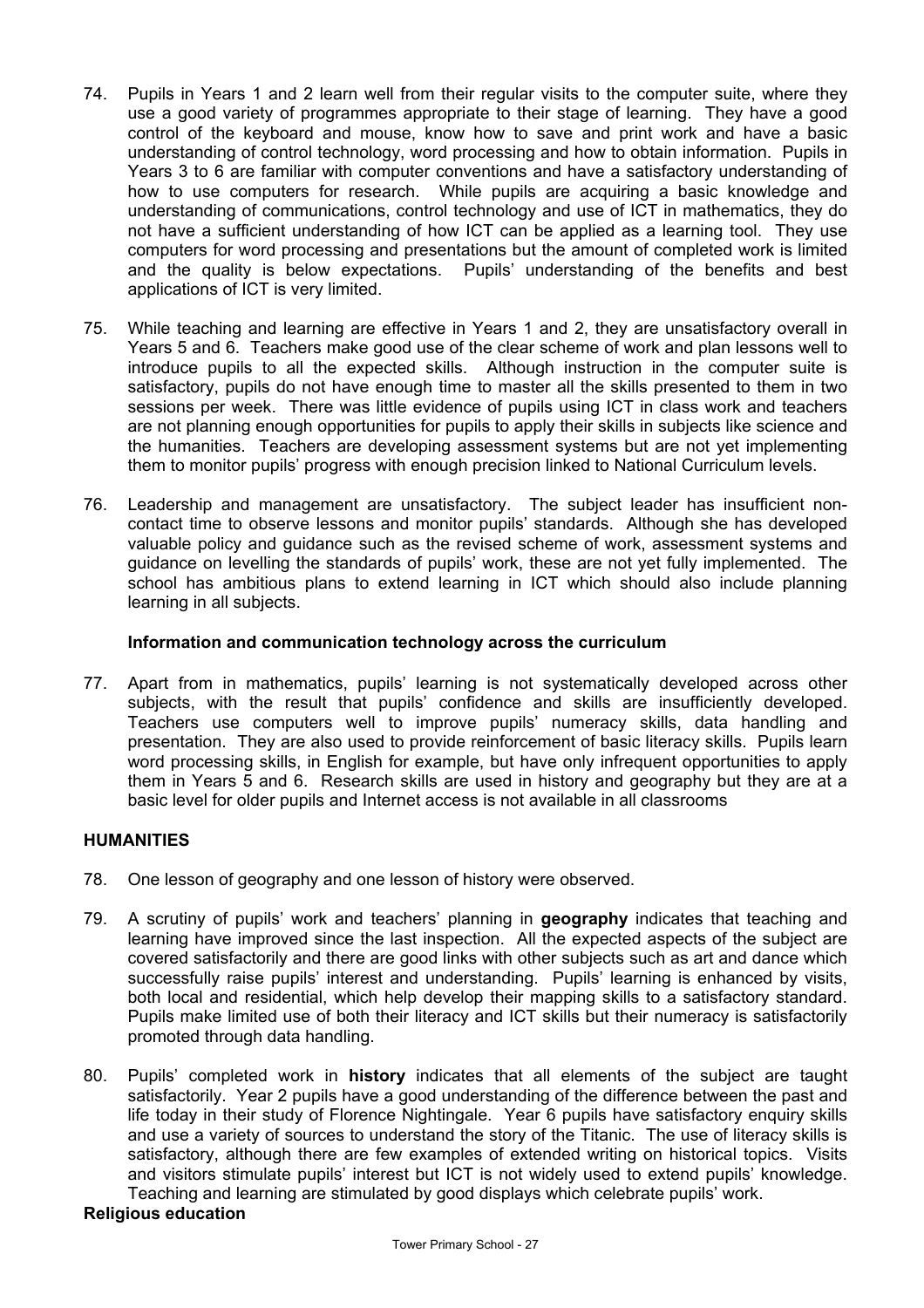Provision in religious education is **unsatisfactory**.

#### **Main strengths and weaknesses**

- Standards are below those expected at the age of 11.
- The programme for pupils in Years 3 to 6 is studied in insufficient depth.
- The role of the co-ordinator is underdeveloped.

#### **Commentary**

- 81. Pupils in Year 2 reach standards in line with the expectations of the local agreed syllabus, as they did at the time of the previous inspection. Their achievement in Years 1 and 2 is satisfactory. Pupils in Year 6 reach standards that are below those expected and their achievement is unsatisfactory. This was also the case at the previous inspection, although some of the weaknesses then evident have been remedied.
- 82. The main reason for low standards is that the coverage of the programme of study is too superficial. Particularly for older pupils, the depth of study is well short of that envisaged in the scheme of work suggested as part of the agreed syllabus. Scrutiny of pupils' work indicates that insufficient time is spent covering the demanding requirement of the syllabus to cover all the major religions by the age of 11. Religions tend to be studied in isolation and there is insufficient attention to what pupils can learn from religion or how this affects their everyday lives. Discussion with pupils indicates that there is confusion between religions. This is because facts have been taught but have not been related to pupils' previous experiences. Consequently, pupils find it difficult to retain what they have learnt. Understanding of religious vocabulary is below that expected. Notably, the subject is timetabled to be taught at the end of Friday afternoons in most classes, when pupils are most tired. This may also contribute to pupils' unsatisfactory achievement.
- 83. Only two lessons were observed during the inspection, but an examination of pupils' completed work indicates that teaching is generally good in Years 1 and 2. The lesson observed in Year 2 was of good quality, building on the experiences of the few pupils who attend church regularly and enabling pupils to learn about the reasons for visiting a church. Teaching is unsatisfactory in Years 3 to 6. Very little written work has been completed in the Year 5, 6 and in one of the Year 3/4 classes. The lesson observed was unsatisfactory because a study of Sikh practice was not related to pupils' own experiences and there were no extra resources to help those struggling with unfamiliar language.
- 84. The leadership of religious education is unsatisfactory. The co-ordinator has good levels of experience and enthusiasm and teaches the subject well to her own class. However, she has had little opportunity to monitor or influence the teaching and learning of pupils in other classes. Consequently, she is insufficiently aware of detailed strengths and weaknesses throughout the school.

### **CREATIVE, AESTHETIC, PRACTICAL AND PHYSICAL SUBJECTS**

- 85. As the inspection did not focus on art and design, music or physical education, few lessons were seen in these subjects and it was not possible to make overall judgements about the quality of provision.
- 86. No lessons were seen in **art and design**. Pupils' work in portfolios, sketchbooks and displayed around the school indicates that pupils reach average standards by Year 2 but below average standards by the end of Year 6. Both the amount and quality of pupils' work in Years 3 to 6 is unsatisfactory, suggesting that insufficient time is spent on the subject. Although illustrative work is often carried out in association with topics in other subjects, pupils do not spend enough time refining existing skills or learning about the work of famous artists. The use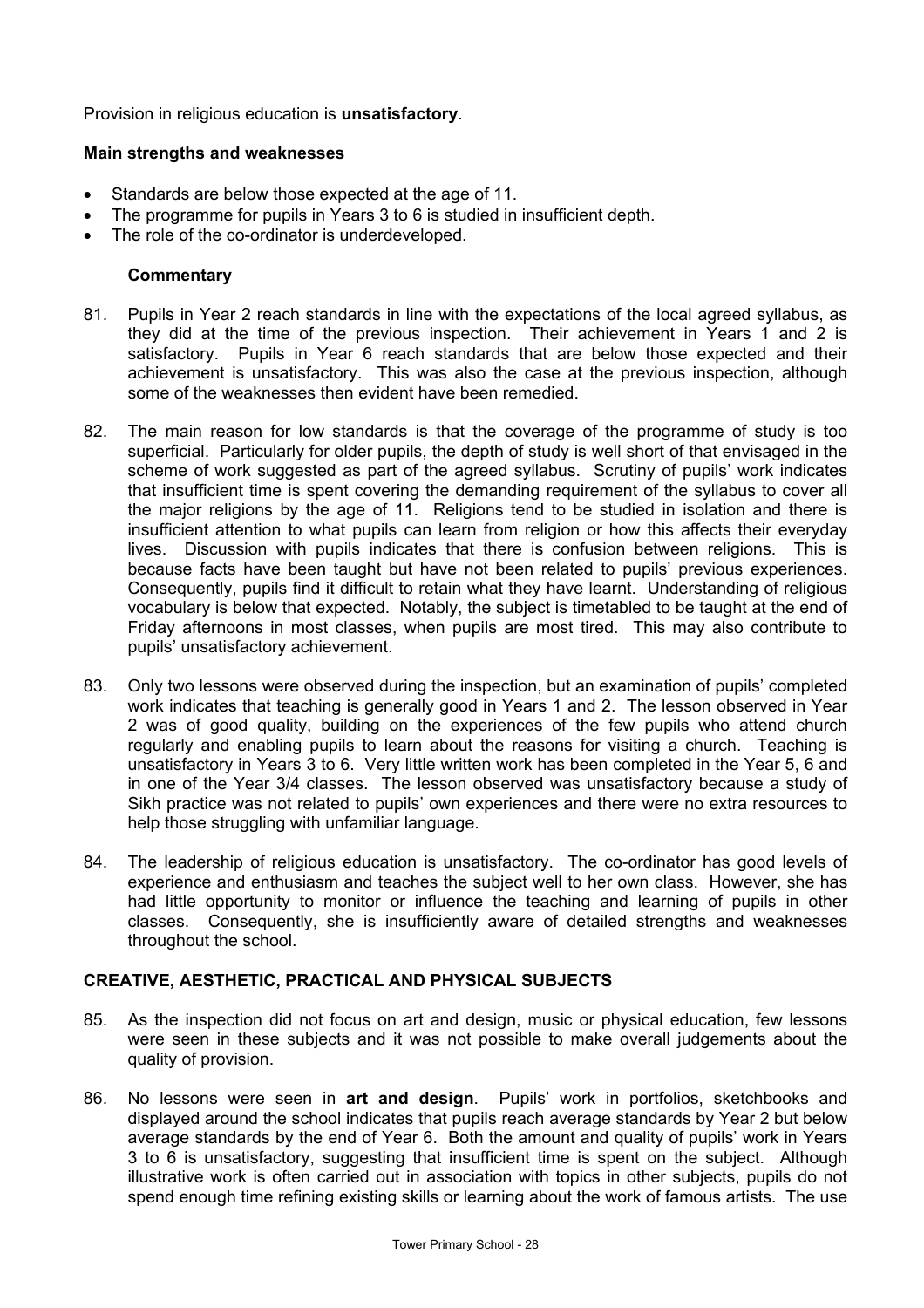of sketchbooks is unsatisfactory. They are not used enough to collect ideas for future work or to practise specific techniques.

- 87. The single lesson of satisfactory quality seen in **music** was insufficient to make a judgement about the overall quality of teaching. Discussion with the co-ordinator indicates that singing is the strongest aspect and this was confirmed by enthusiastic singing in assemblies. The school's choir makes a significant contribution to the overall quality of singing. It performs in school, to senior citizens and at local music festivals. Up to 60 pupils are involved, boys as well as girls, from Year 2 upwards. It is open to all interested pupils, irrespective of ability. A new scheme of work in music has increased the confidence of all teachers to teach the subject.
- 88. Two lessons in **physical education,** both in dance, were also insufficient to judge the overall quality of teaching. Both were satisfactory. An examination of planning in the subject indicates that the programme of study is broad and balanced, covering all the statutory requirements. Good use is made of visiting coaches, including from a leading national rugby club, to teach games skills. Competitive games are played against neighbouring schools in a wide variety of sports and there are plenty of after-school clubs open to all pupils.
- 89. The teaching and learning in **design and technology** was sampled. Pupils work was sampled and one lesson observed so it was not possible to make overall judgements about the quality of provision.
- 90. Evidence indicates that standards have been maintained since the last inspection. Pupils reach the standards expected by the end of Year 6 and Year 2 and achieve at a satisfactory level.
- 91. By Year 2, pupils construct puppets and models with axles according to a precise design brief. They define their ideas and list materials and process clearly. Pupils' constructions are of a good quality and well finished and they complete a written self-evaluation which reflects much thought and good discussion. No work has yet been undertaken by the current Year 6 but the projects completed in previous years indicate a satisfactory level in designing and making controllable vehicles.
- 92. Only one lesson was observed at Key Stage 2, and in this teaching and learning were good. Discussions with pupils and a scrutiny of work completed indicate that pupils are acquiring a good range of skills and are enthusiastic about the projects undertaken. They benefit from a close study of articles to be made, such as purses and slippers, and apply their observations to their own work. Throughout activities, there is much valuable discussion and pupils develop a satisfactory range of making skills and a broad vocabulary with which to express their ideas. Self-evaluation is satisfactory with mostly detailed written observations but a few which were too brief.
- 93. Leadership and management are effectively developing pupils' attainment. The subject has a clear scheme of work which provides good guidance and enables teachers to develop pupils' skills through increasingly complex and challenging projects. While there has been little lesson observation and assessment systems are not in place, pupils' standards are rising.

## **PERSONAL, SOCIAL AND HEALTH EDUCATION AND CITIZENSHIP**

94. Only one lesson was seen in personal, social and health education (PSHE). The quality of the teaching was good. Taken together with a scrutiny of the pupils' work and the teachers' planning, the evidence suggests that the provision is effective. The programme incorporates development of citizenship throughout the school, including a focus on 'being a good citizen, at home, and in the community'. For the younger children there is good emphasis on 'keeping ourselves safe' and as they get older work on feelings, for example, in regard to bullying, 'how would you feel if..?' and conflict resolution. A residential visit in Year 6 and visiting speakers enrich the programme. Circle time is well used to enable the younger children to share experiences and develop their understanding. In Years 5 and 6, the class councils enable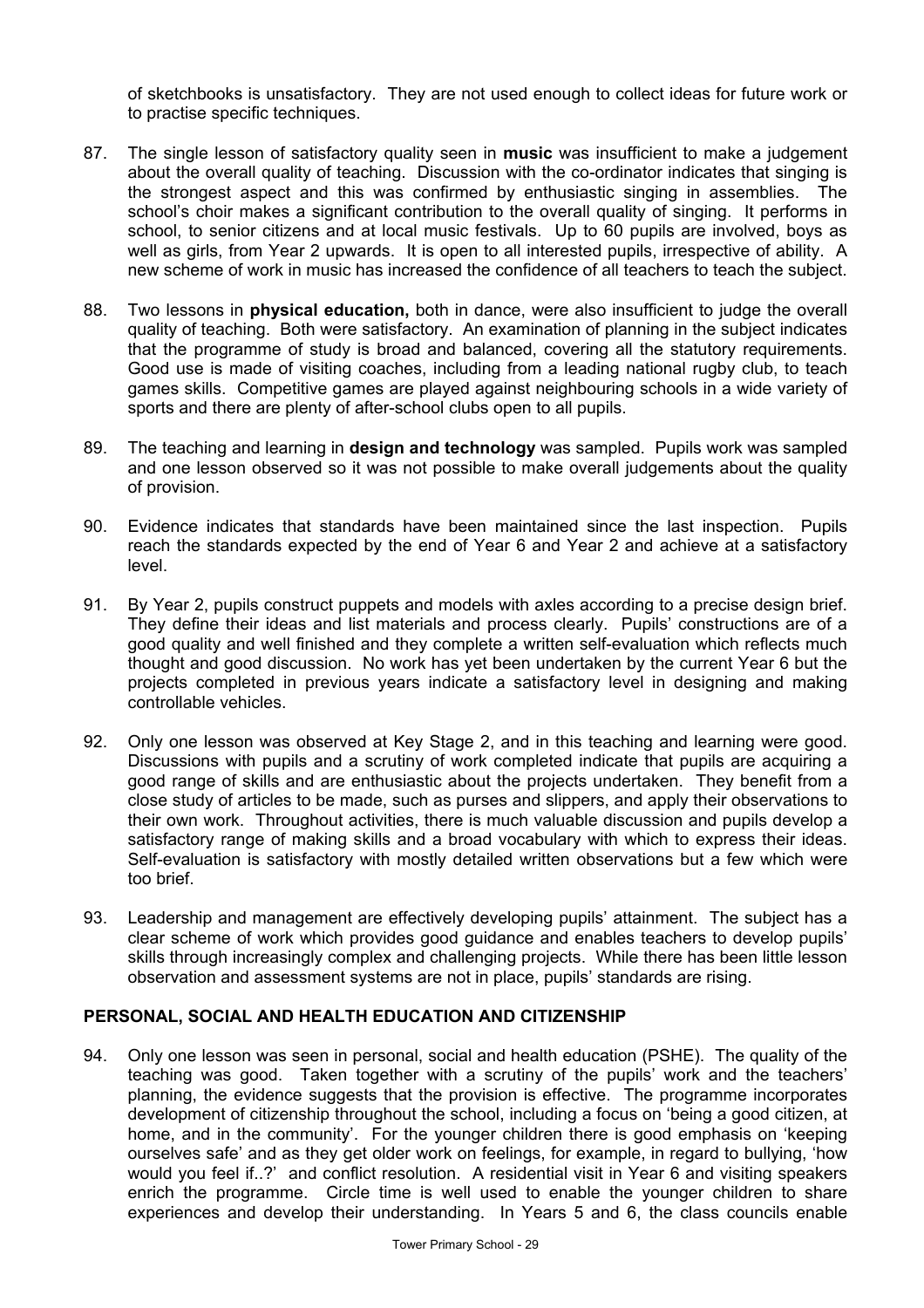pupils to take on leadership roles and exercise responsibility and it would be beneficial to extend these opportunities to younger pupils. Good use is made of pupil monitors for organisational matters and to take responsibility for supporting and helping others. The pupils undertake these opportunities with great enthusiasm and are diligent in carrying them out.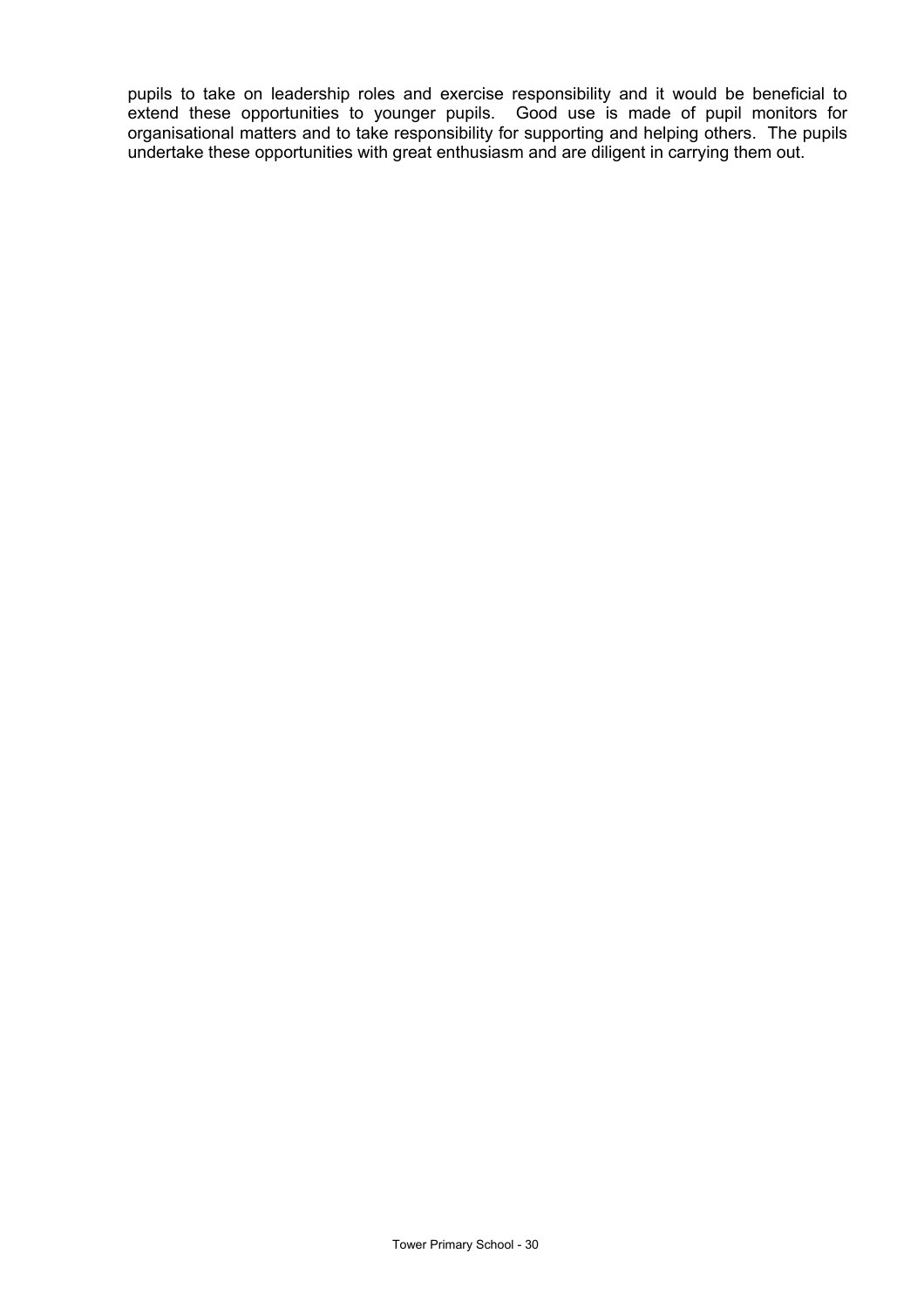# **PART D: SUMMARY OF THE MAIN INSPECTION JUDGEMENTS**

# **Inspection judgement** Grade **Grade**

| The overall effectiveness of the school                              | 3              |
|----------------------------------------------------------------------|----------------|
| How inclusive the school is                                          | 3              |
| How the school's effectiveness has changed since its last inspection | 4              |
| Value for money provided by the school                               | 3              |
| <b>Overall standards achieved</b>                                    | 4              |
| Pupils' achievement                                                  | 3              |
| Pupils' attitudes, values and other personal qualities               | $\overline{2}$ |
| Attendance                                                           | 4              |
| <b>Attitudes</b>                                                     | $\overline{2}$ |
| Behaviour, including the extent of exclusions                        | $\overline{2}$ |
| Pupils' spiritual, moral, social and cultural development            | 3              |
|                                                                      |                |
| The quality of education provided by the school                      | 3              |
| The quality of teaching                                              | 3              |
| How well pupils learn                                                | 3              |
| The quality of assessment                                            | 3              |
| How well the curriculum meets pupils needs                           | 3              |
| Enrichment of the curriculum, including out-of-school activities     | 3              |
| Accommodation and resources                                          | 3              |
| Pupils' care, welfare, health and safety                             | 3              |
| Support, advice and guidance for pupils                              | 3              |
| How well the school seeks and acts on pupils' views                  | 4              |
| The effectiveness of the school's links with parents                 | 3              |
| The quality of the school's links with the community                 | 3              |
| The school's links with other schools and colleges                   | 4              |
|                                                                      |                |

| The leadership and management of the school |  |
|---------------------------------------------|--|
| The governance of the school                |  |
| The leadership of the headteacher           |  |
| The leadership of other key staff           |  |
| The effectiveness of management             |  |